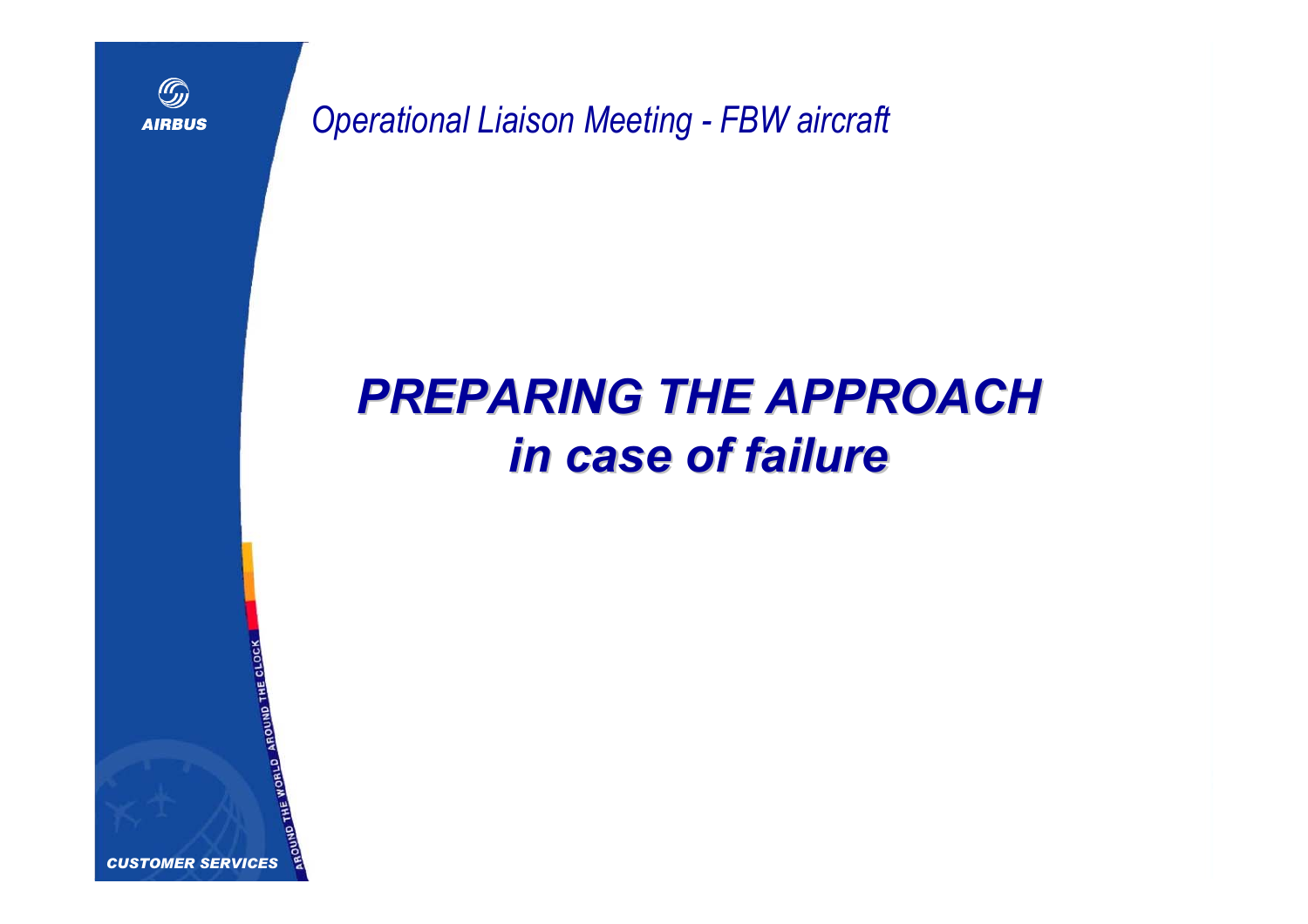

#### $\bullet$ **Introduction**

- $\bullet$ Landing Distance Determination
- $\bullet$ Approach Speed Determination
- $\bullet$ Multiple Failures
- $\bullet$ Landing Configuration on the MCDU
- $\bullet$ Selected or Managed Speed?
- $\bullet$ Use of the AP and A/THR
- $\bullet$ **Conclusion**

2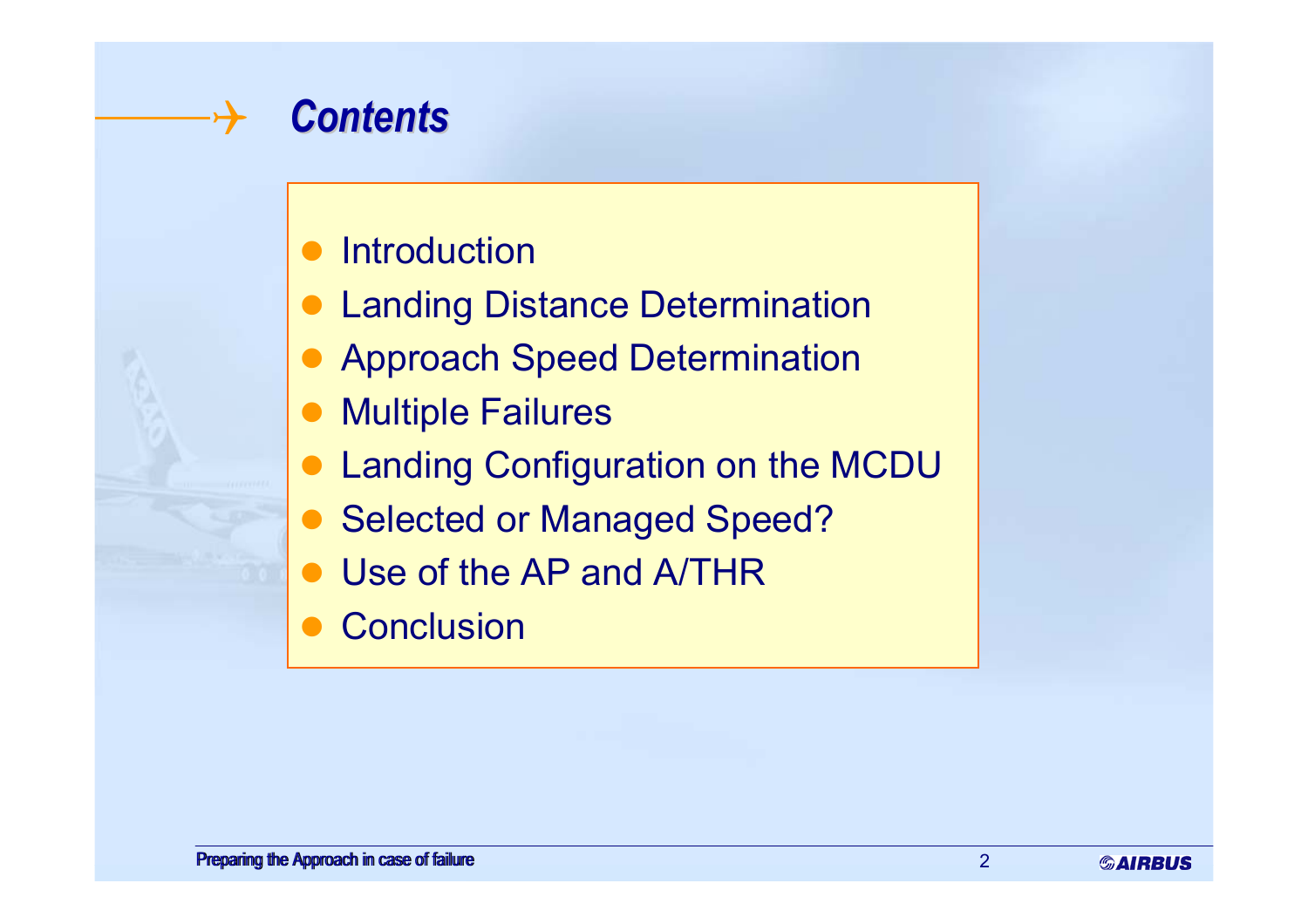### $\boldsymbol{\downarrow}$ *Introduction Introduction*

- Aircraft automation (A/P, A/THR, managed speed... is designed to assist crews in their daily operations.
- As some automation may be unavailable or not recommended in failure cases, pilots have to adapt customary approach procedures to adjust to the situation.
- $\bullet$  Airbus policy in flying the approach is similar for all its aircraft models. However, some aircraft specificities necessitate slightly different procedures for the A320, than for the A330/A340:
	- **Aircraft automation is, therefore, not systematically** used in the same way on the A320, A330, and A340.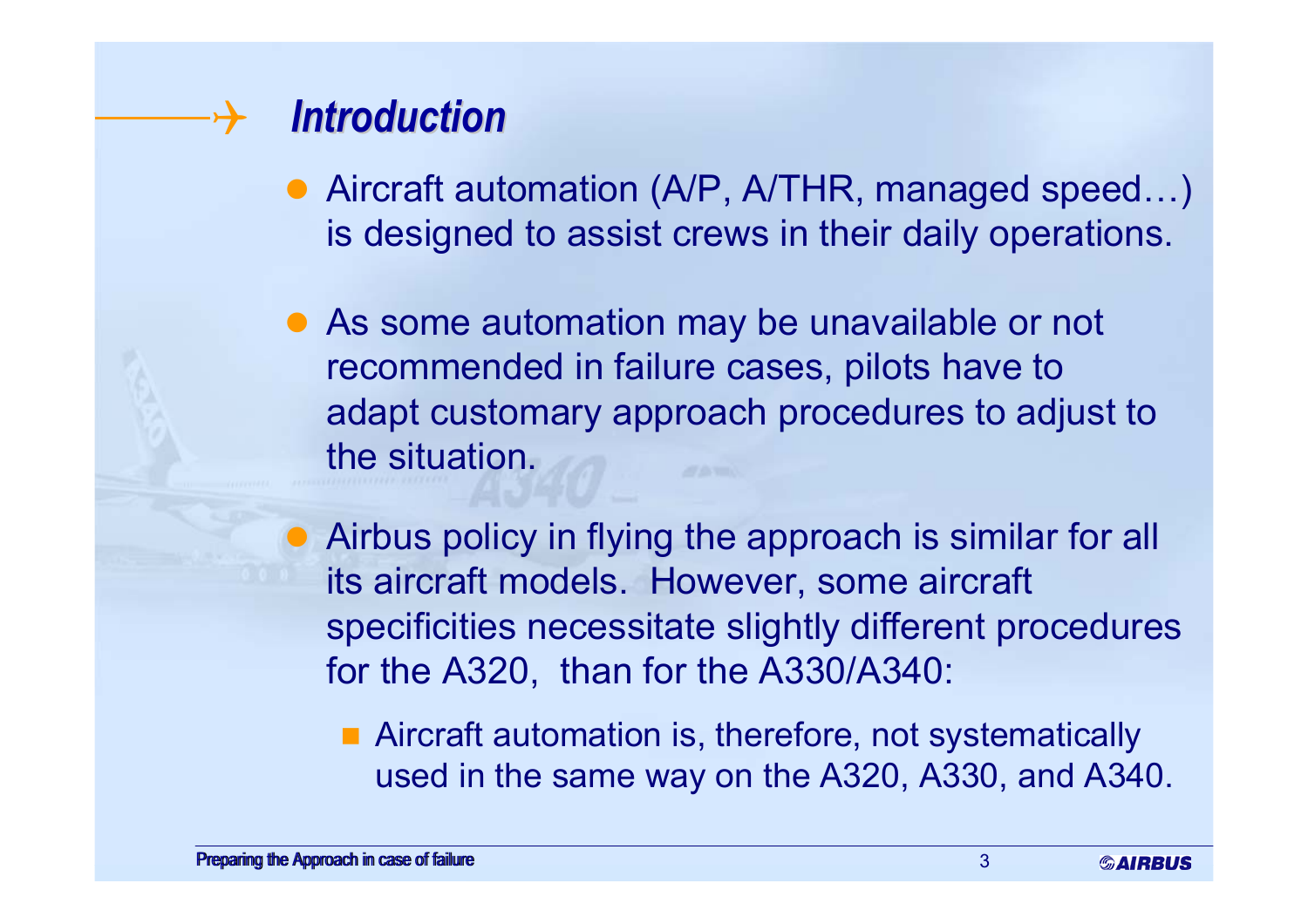

4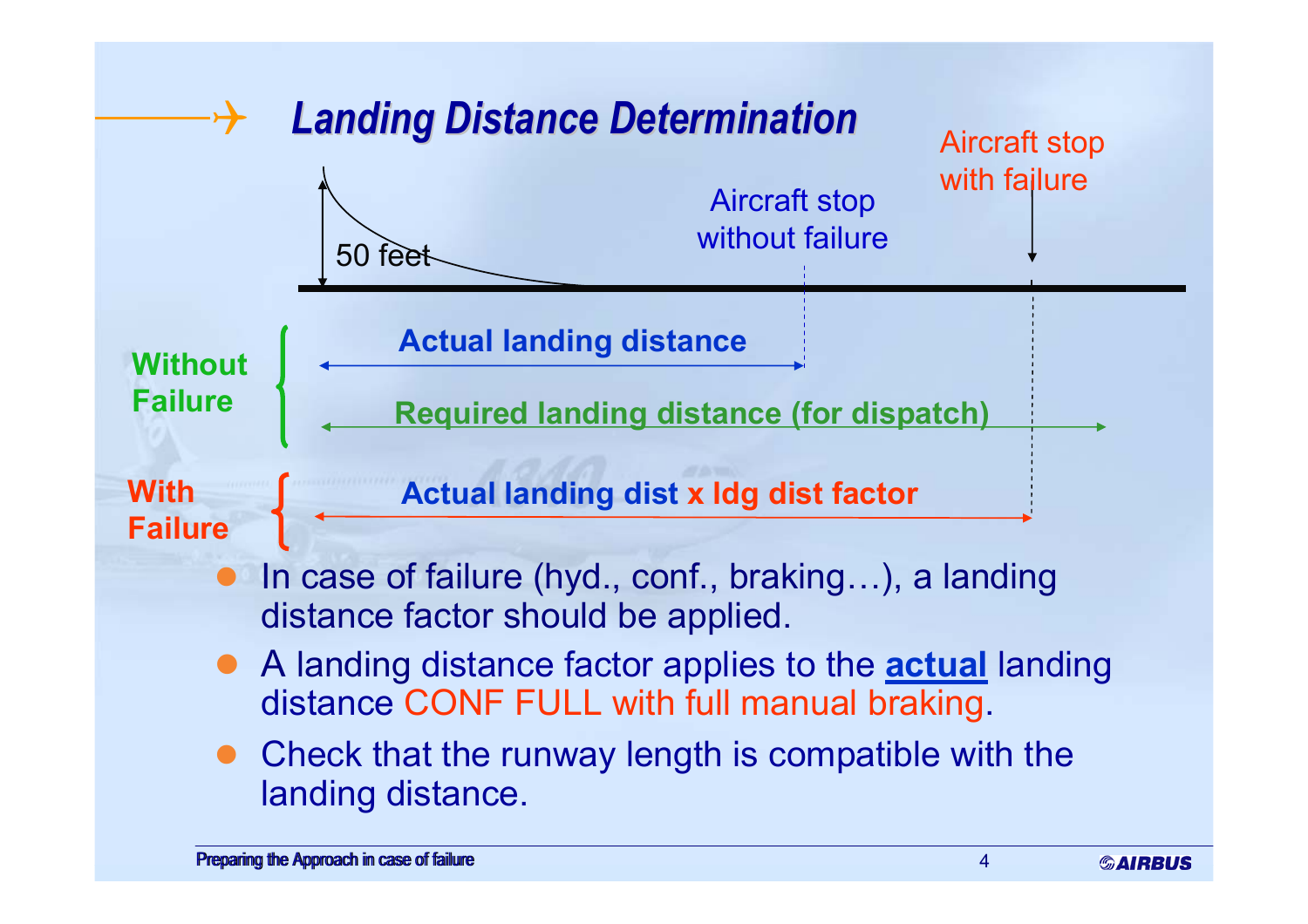

Preparing the Approach in case of failure

5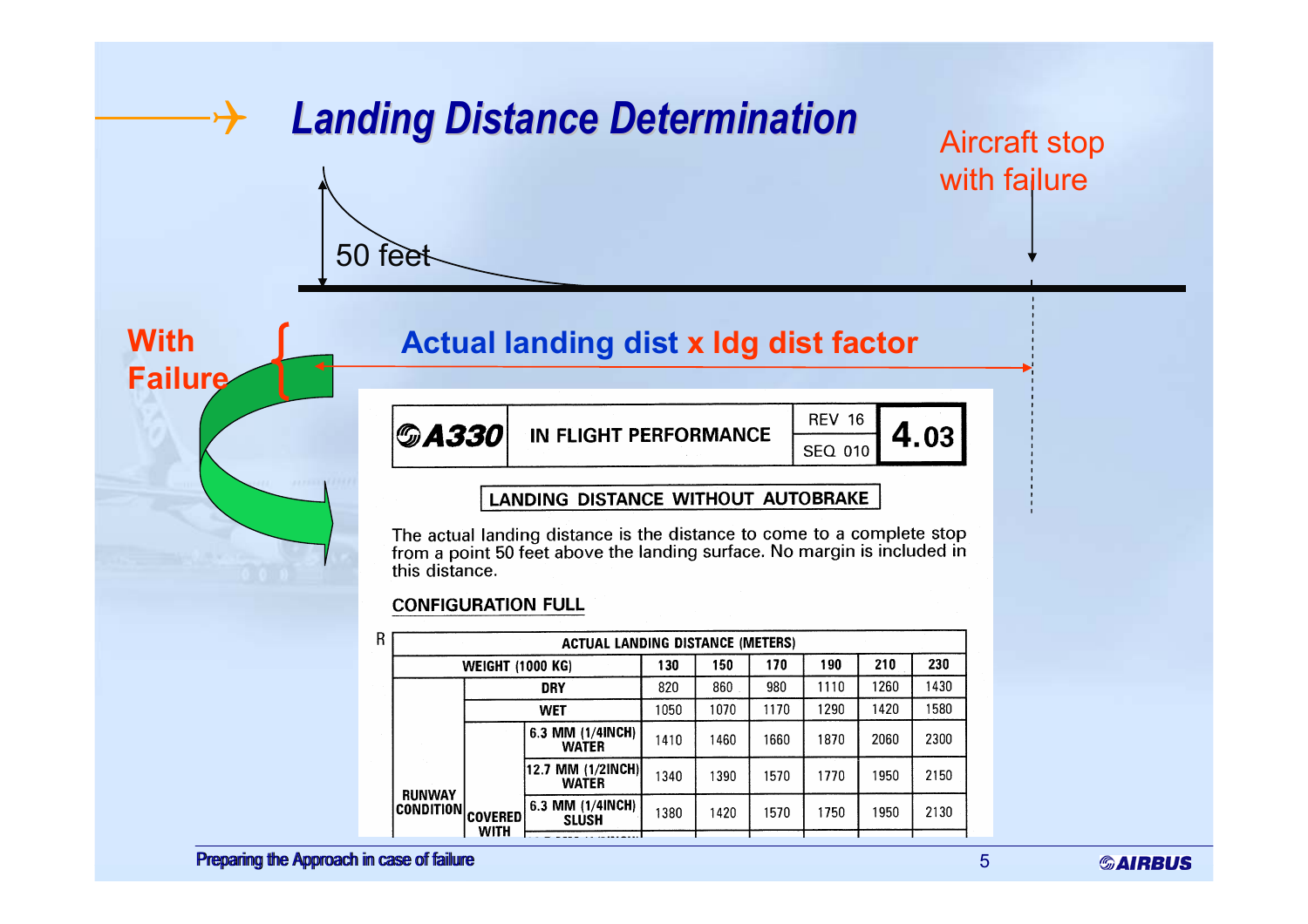#### $\rightarrow$ *Landing Distance Determination ... Landing Distance Determination ...*

• The ECAM displays **"LDG DIST PROC............APPLY"**

• Refer to the QRH



**ABNORMAL PROCEDURES** 



LDG CONF/APPR SPD/ LDG DIST FOLLOWING FAILURES

|  | A330        | <b>FAILURE</b>                                              | <b>FLAPS LEVER</b><br><b>POSITION</b><br><b>FOR LDG</b> | $\triangle$ VREF<br><b>APPR SPD</b><br><b>INCREMENT</b> | <b>MULTIPLY</b><br><b>LDG DIST</b><br><b>CONF FULL</b><br>BΥ |
|--|-------------|-------------------------------------------------------------|---------------------------------------------------------|---------------------------------------------------------|--------------------------------------------------------------|
|  |             | <b>EMER CONFIG</b>                                          |                                                         |                                                         | 1.1                                                          |
|  |             | DC BUS 1+2 FAULT                                            | NORM (1)                                                |                                                         | 1.1                                                          |
|  | <b>ELEC</b> | DC BUS 2 FAULT                                              | <b>NORM (1)</b>                                         |                                                         | 1.1                                                          |
|  |             | If ice accretion:<br>DC ESS BUS FAULT/DC<br><b>ESS SHED</b> | NORM(1)                                                 | 10                                                      | 1.2                                                          |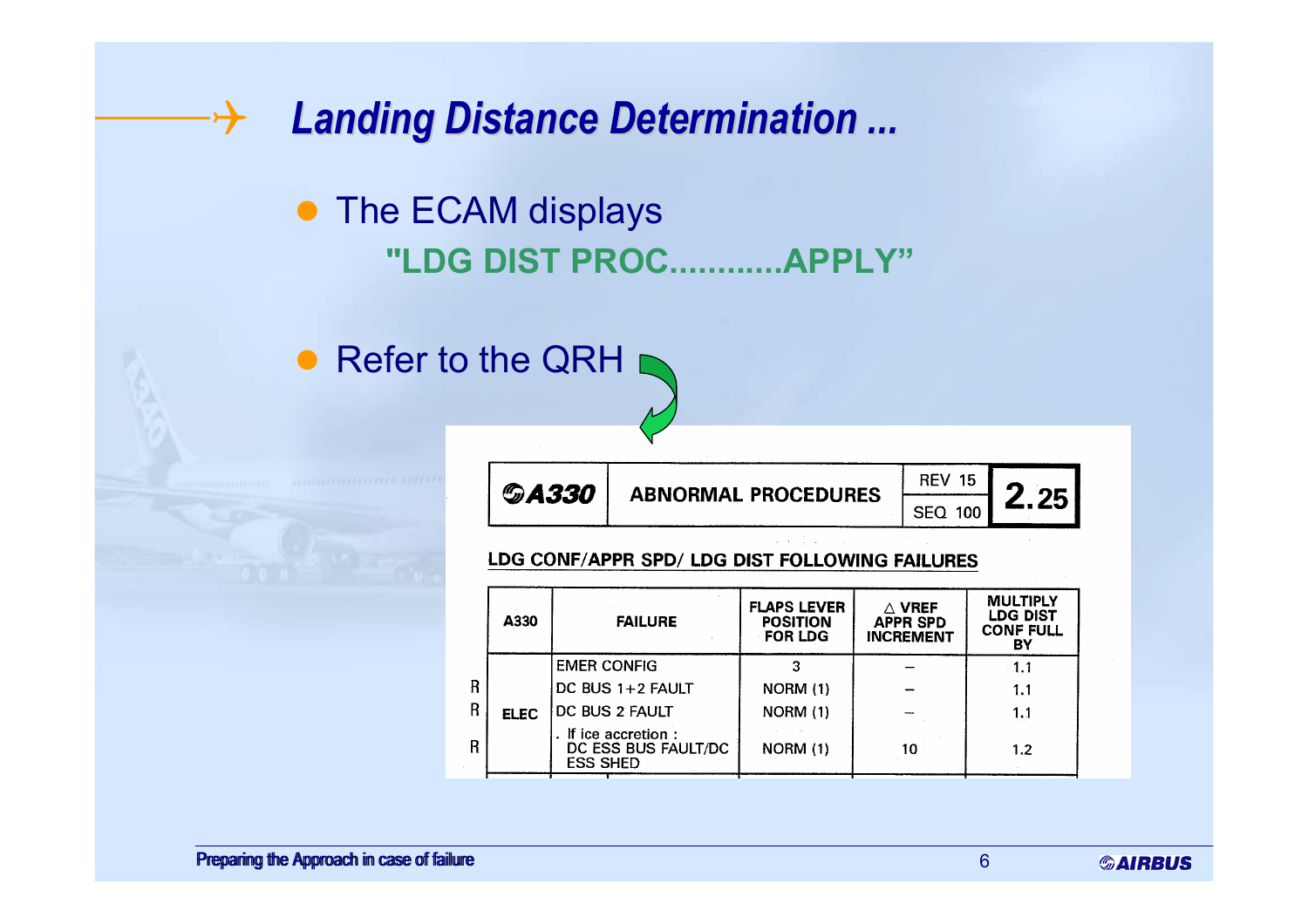### $\boldsymbol{\downarrow}$ *Landing Distance Determination ... Landing Distance Determination ...*

• Recent QRH change:

To take into account a landing in CONF 3, when CONF 3 or FULL can be used (the landing distance factor assumes that CONF full is used, if no specific landing configuration is required).

| $\mathbf{R}$                                                                  | F/CTL       | <b>RUDDER JAM</b>                   | $\overline{2}$  | 20 | $1.3*$            |  |  |
|-------------------------------------------------------------------------------|-------------|-------------------------------------|-----------------|----|-------------------|--|--|
|                                                                               |             | <b>RUDDER JAM</b><br>(engine out)   | $\overline{2}$  | 25 | $1.4*$            |  |  |
|                                                                               |             | <b>ALTN/DIRECT LAW</b>              | 3               |    | $1.1*$            |  |  |
| R                                                                             |             | <b>PRIM 1+3, 2+3 FAULT</b>          | NORM (1)        |    | 1.1               |  |  |
|                                                                               |             | $PRIM$ 1+2+3 $FAULT$                |                 |    | 1.2               |  |  |
| $\mathsf{R}$                                                                  |             | <b>ONE/TWO SPLRS per</b><br>wing    | NORM (1)        |    | <b>NEGLIGIBLE</b> |  |  |
| $\overline{B}$                                                                | <b>SPLR</b> | <b>THREE/FOUR SPLRS</b><br>per wing | <b>NORM (1)</b> |    | 1.1               |  |  |
| R                                                                             |             | FIVE/ALL SPLRS per wing             | <b>NORM (1)</b> |    | 1.2               |  |  |
| If CONF 3 is used when "NORM" is indicated in the table, multiply the<br>R(1) |             |                                     |                 |    |                   |  |  |
| resulting landing distance by an additional factor of 1.1                     |             |                                     |                 |    |                   |  |  |

–

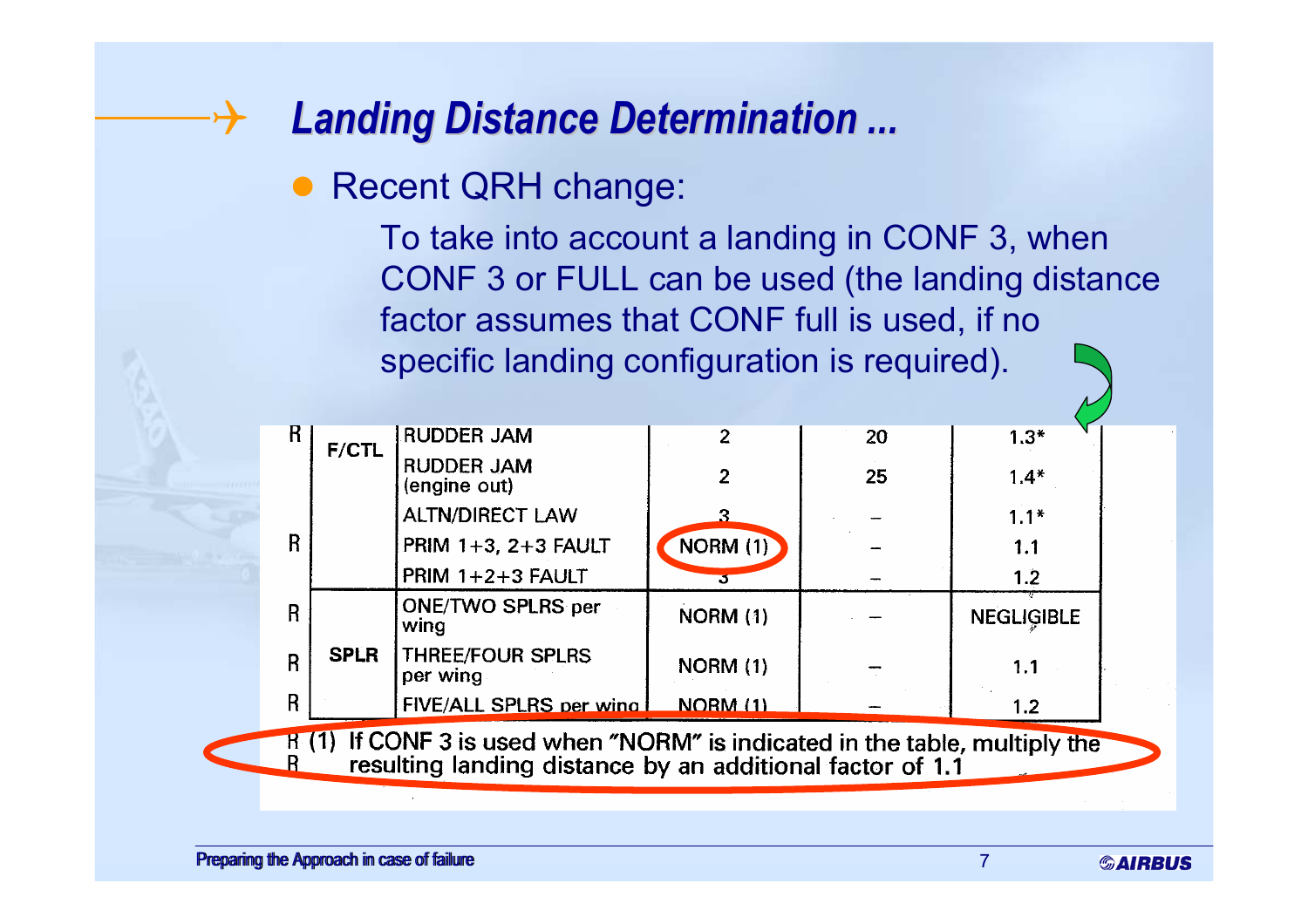

- $\bullet$ **Introduction**
- **Landing Distance Determination**
- $\bullet$ Approach Speed Determination
- $\bullet$ Multiple Failures
- **Landing Configuration on the MCDU**
- Selected or Managed Speed?
- $\bullet$ Use of the AP and A/THR
- $\bullet$ **Conclusion**

8

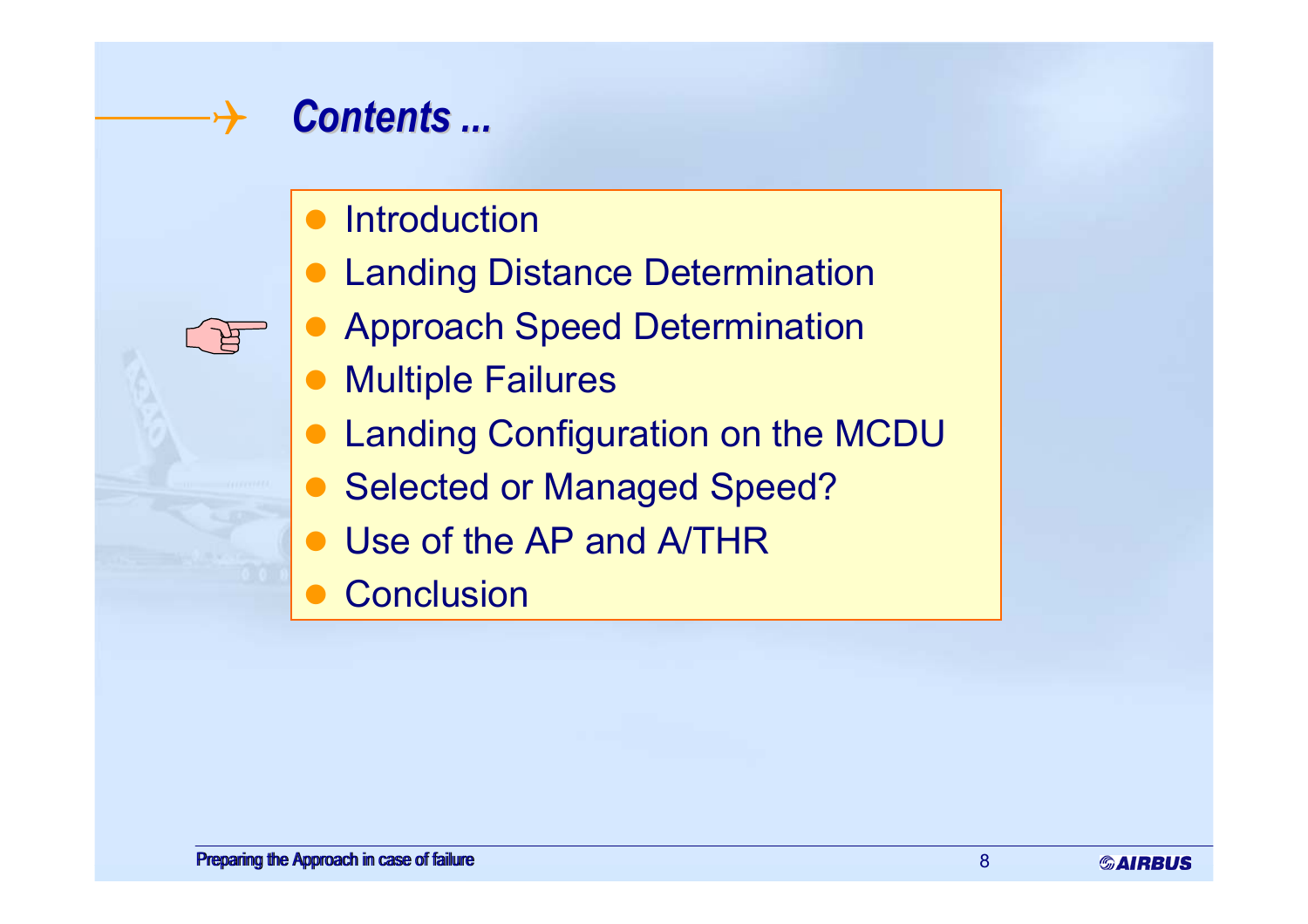- The approach speed increment improves handling characteristics.
- The ECAM displays the appropriate speed increment.
- When an abnormal configuration is detected and reached (actual slats/flaps position), the PFD displays the **correct** V<sub>LS</sub>.

9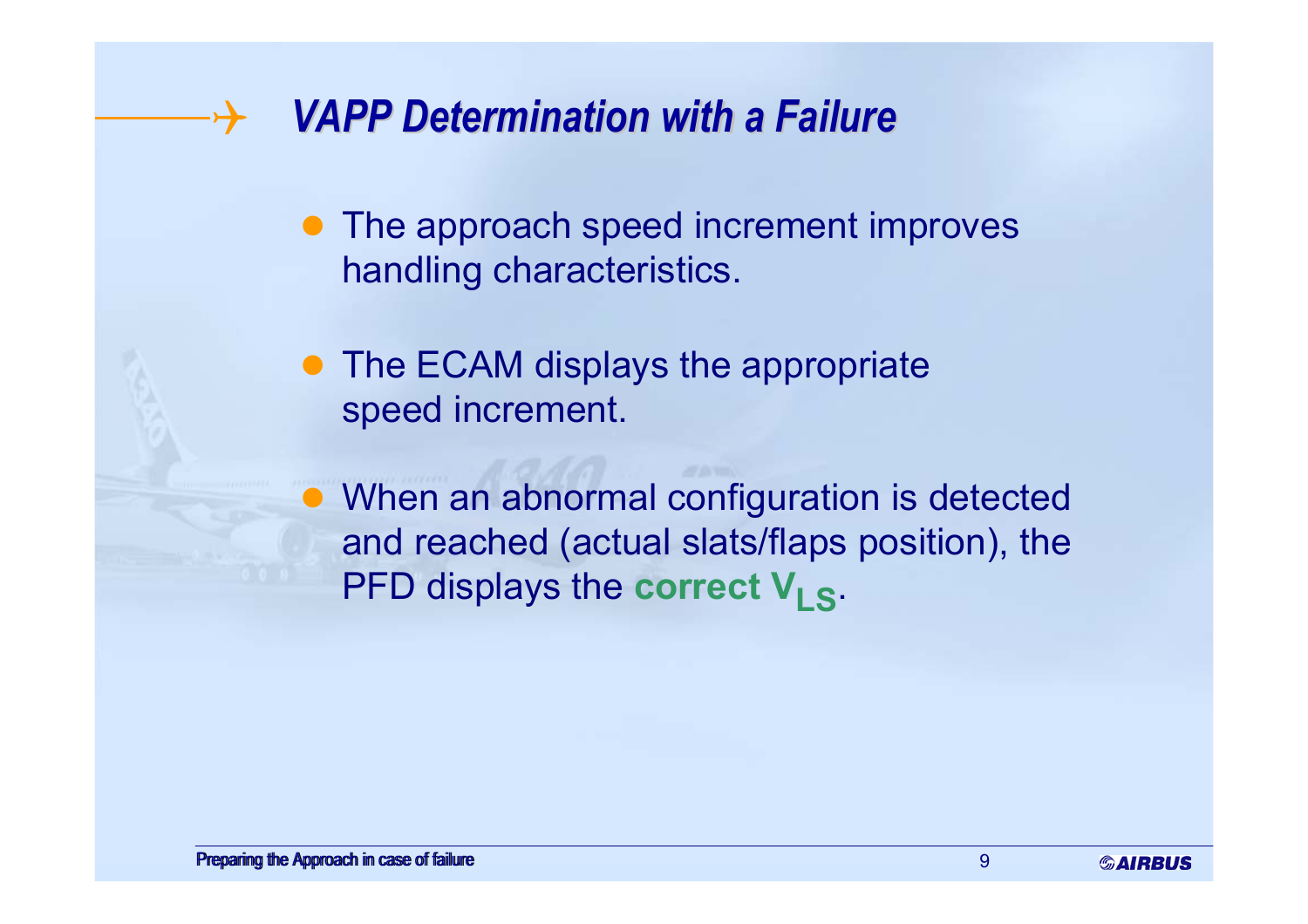## **ECAM Display:**

• The ECAM displays a speed increment, when necessary:

■ For the A320 family:

–**ECAM displays a** ∆ **VREF to be added to VREF**

 $-$  For slat / flap failures the V<sub>REF</sub> + ∆ V<sub>REF</sub> is equal to the V<sub>LS</sub> on PFD<sub>.</sub>

### **For the A330/A340:**

- –**ECAM displays a** <sup>∆</sup> **VLS to be added to the VLS** of the landing configuration.
- No ∆ V<sub>LS</sub> for slat / flap failures, since the V<sub>LS</sub> takes into account the actual slat / flap position.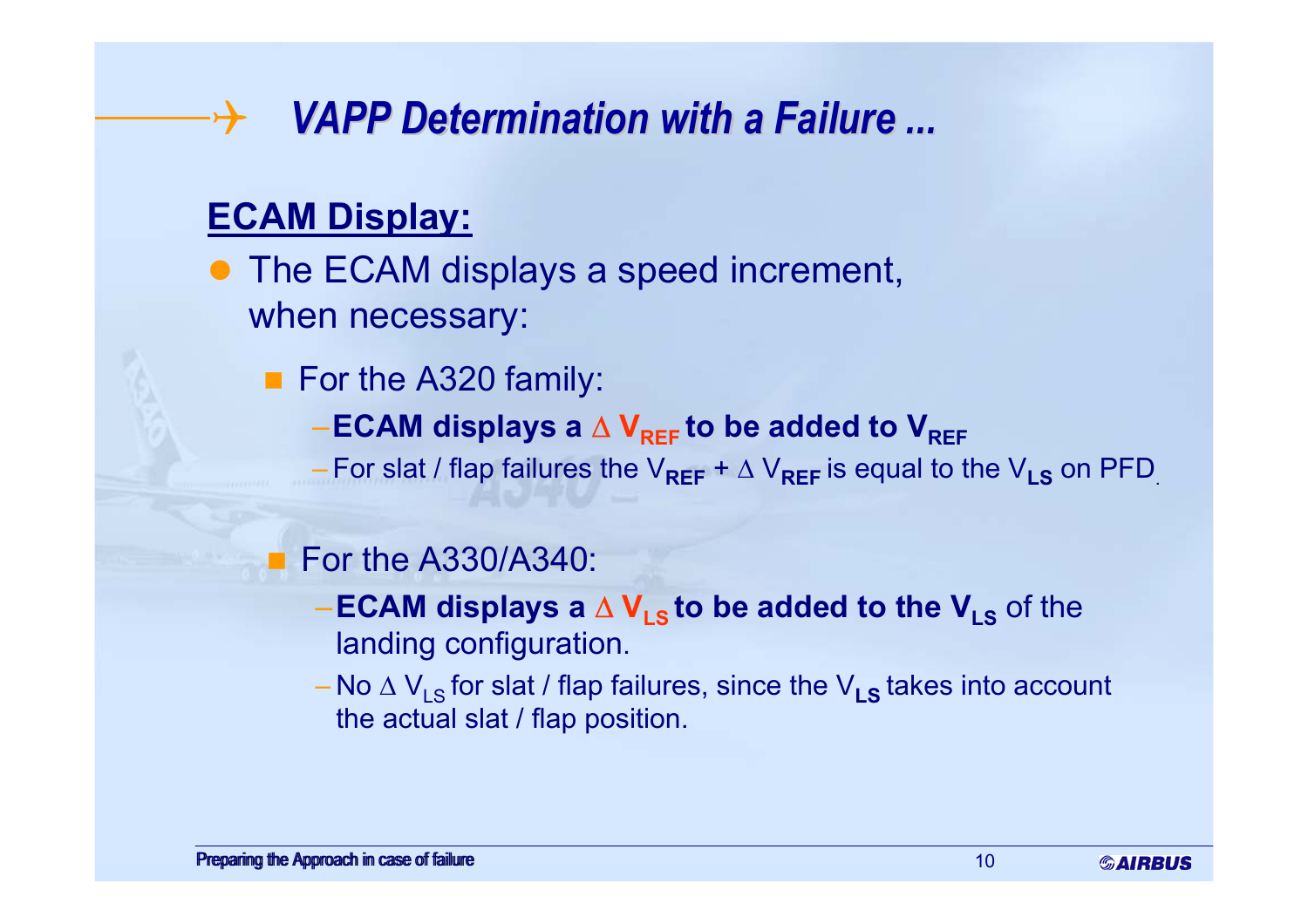## **Preparing the Approach:**

During approach preparation, the pilot determines the V<sub>APP</sub>. In the event of failure, since the  $\mathbf{V}_{\mathsf{LS}}$  (or  $\mathbf{V}_{\mathsf{REF}}$ ) are unknown from the PFD: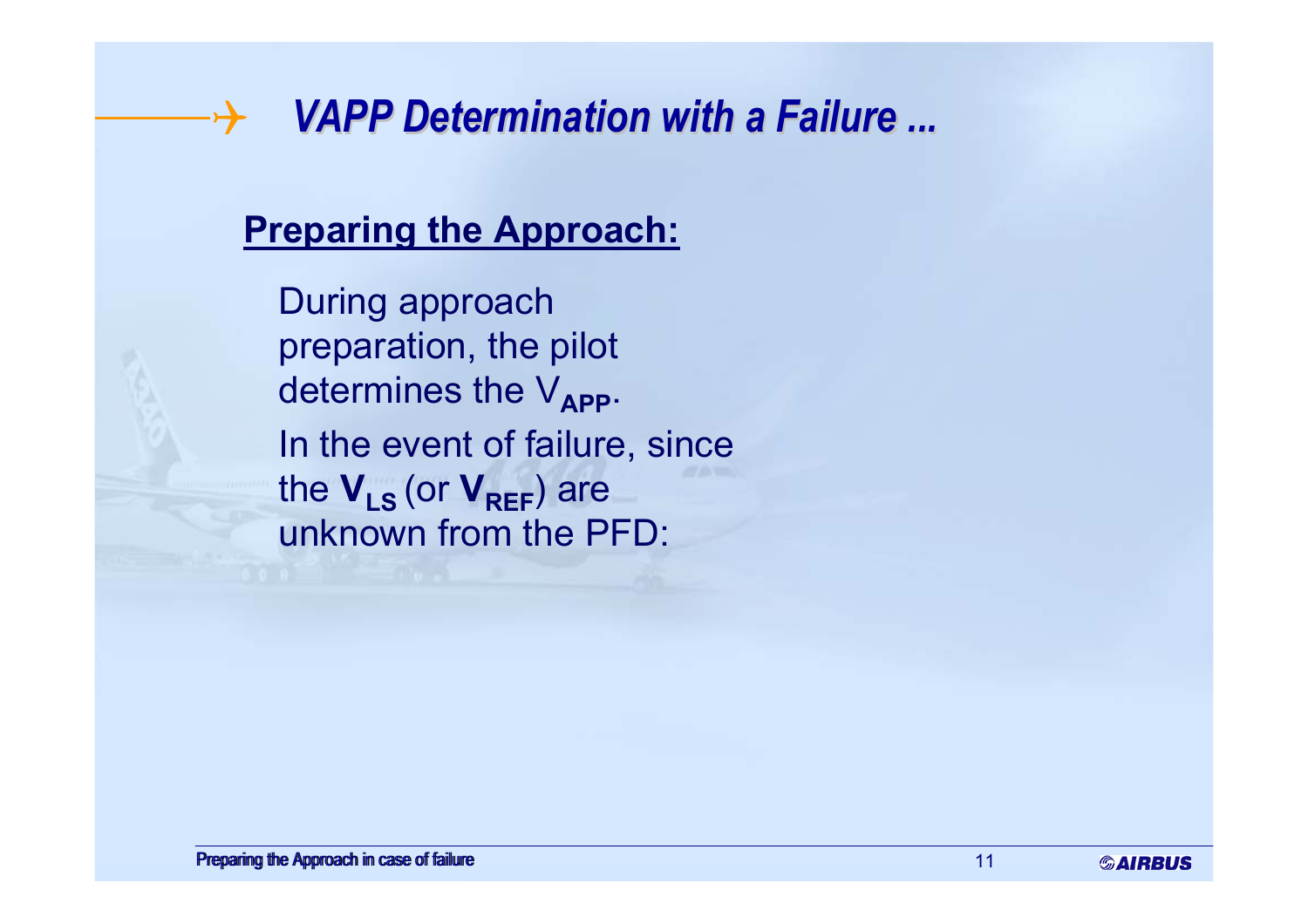## **Preparing the Approach:**

During approach preparation, the pilot determines the V<sub>APP</sub>. In the event of failure, since the  $V_{LS}$  (or  $V_{REF}$ ) are unknown from the PFD

## • Use the QRH

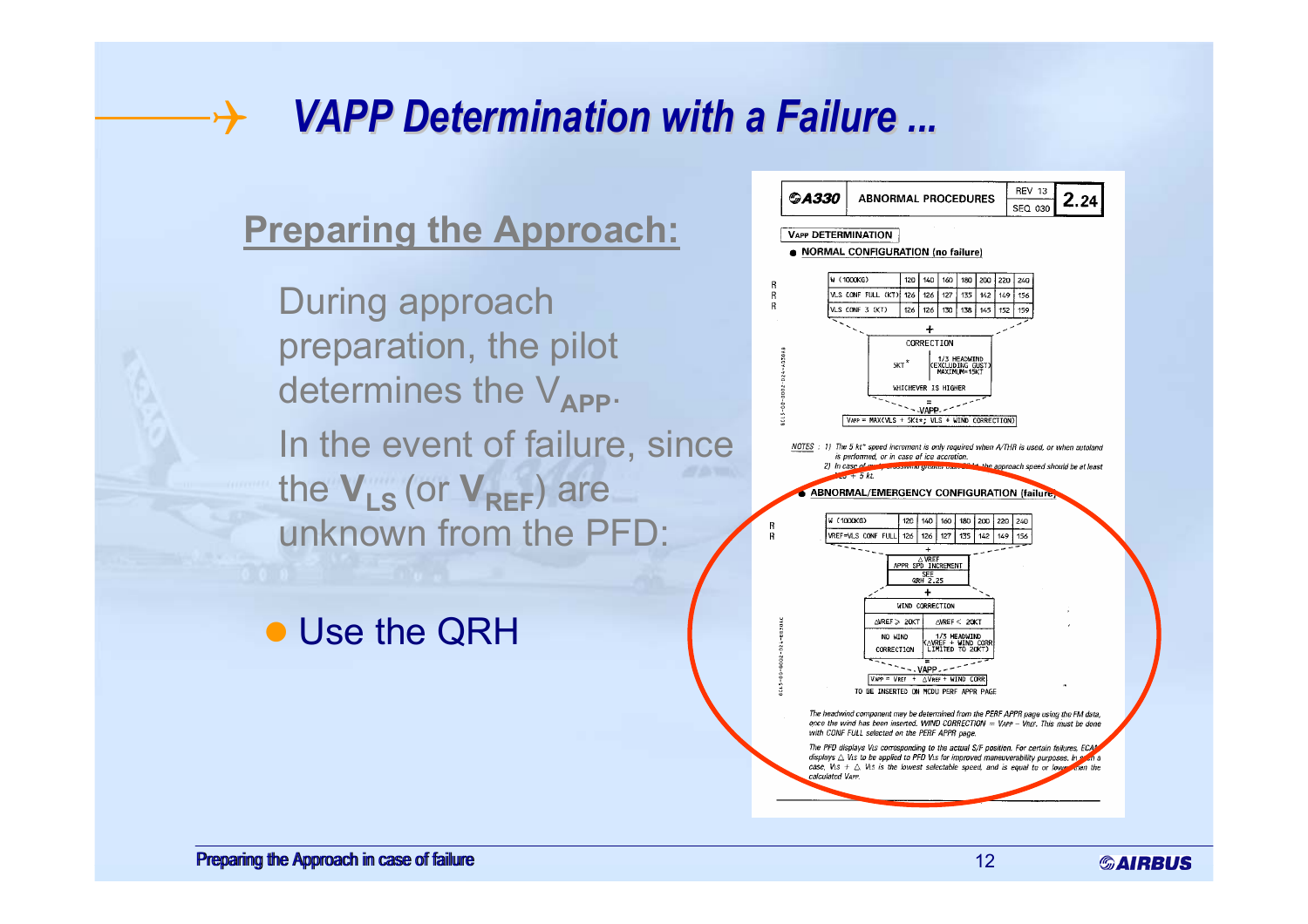• Determine  $V_{REF}$  (=  $V_{LS}$  CONF FULL) on the table for expected landing weight.

**ABNORMAL/EMERGENCY CONFIGURATION (failure)** W (1000KG) 200 240 120 140 160 180 220 VREF=VLS CONF FULL 126 126 127 135 142 149 156 Determine ∆ **V<sub>RFF</sub>**  $\bullet$  $\triangle$  VREF APPR SPD INCREMENT on the abnormal **SEE** QRH 2.25 configuration table. WIND CORRECTION  $\triangle$ VREF  $\geqslant$  20KT  $\triangle$ WREF < 20KT 1/3 HEADWIND NO WIND  $\triangle$ VREF + WIND CORR CORRECTION -VAPP- $V_{APP} = V_{REF} + \triangle V_{REF} + WIND$  CORR TO BE INSERTED ON MCDU PERF APPR PAGE

**VAPP = VREF <sup>+</sup>**<sup>∆</sup> **VREF + WIND correction + WIND correction** max 20 knots, unless ∆ **V<sub>REF</sub> >** 20 knots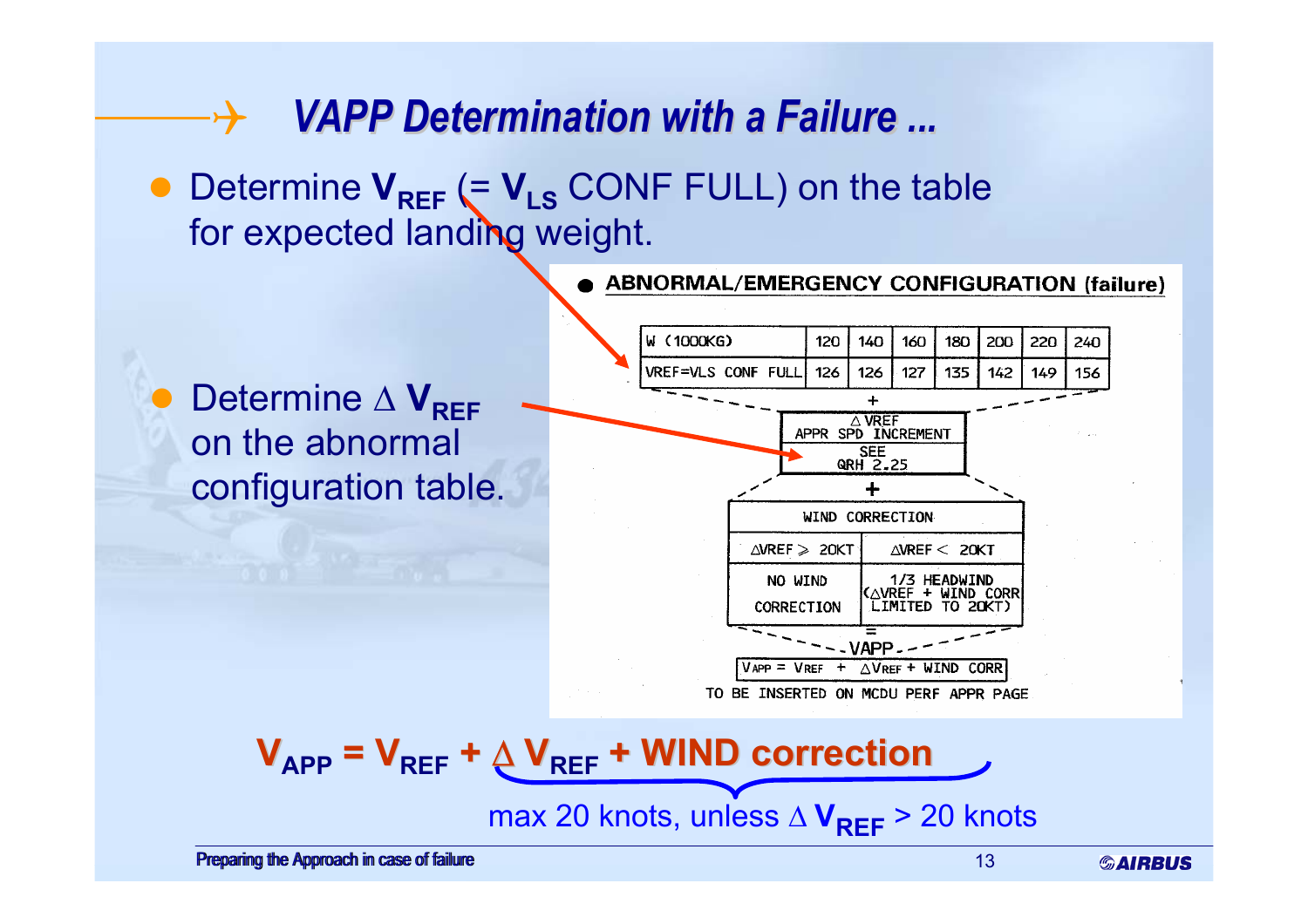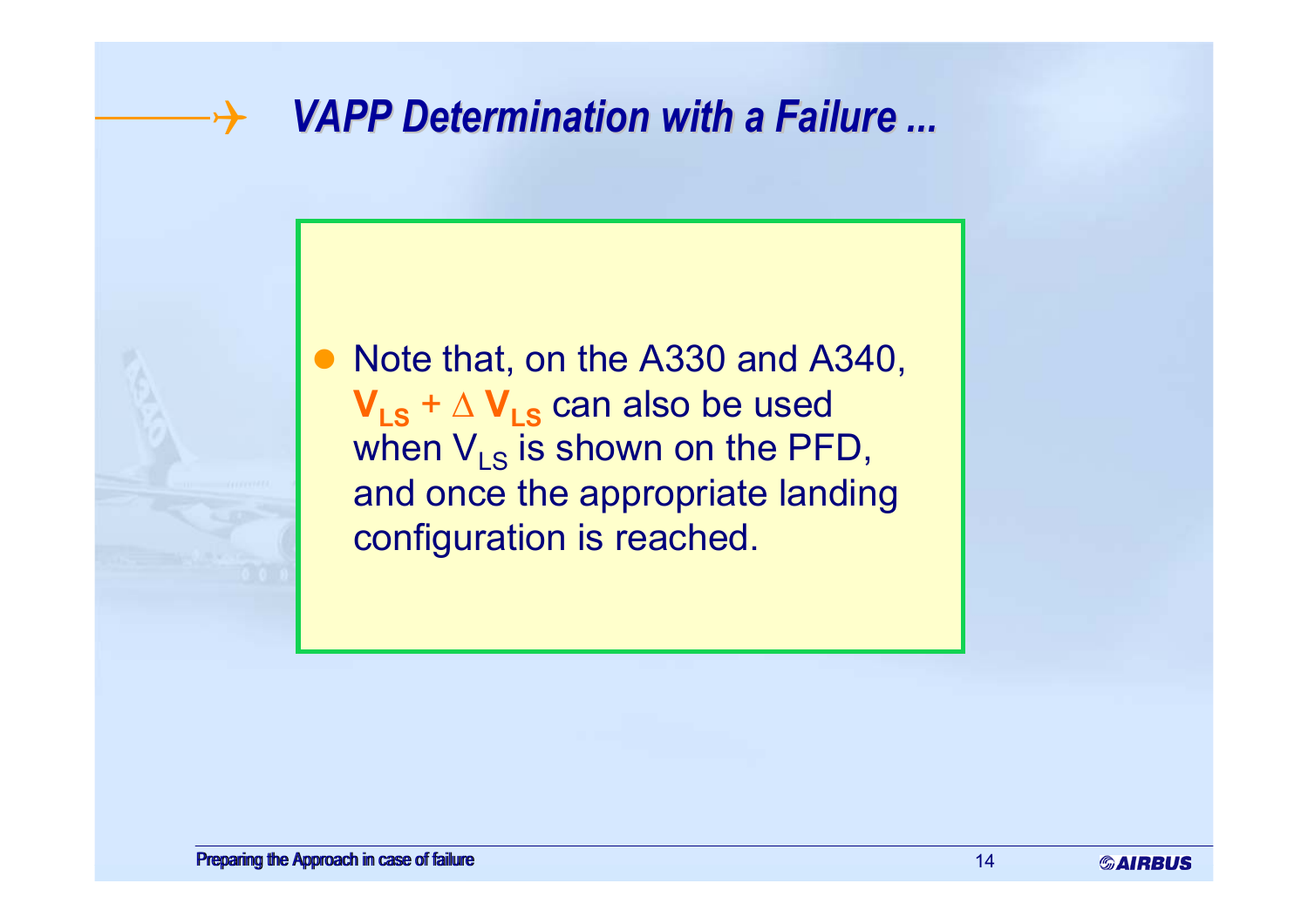

- $\bullet$ **Introduction**
- **Landing Distance Determination**
- $\bullet$ Approach Speed Determination
- $\bullet$ Multiple Failures
- **Landing Configuration on the MCDU**
- $\bullet$ Selected or Managed Speed?
- $\bullet$ Use of the AP and A/THR
- $\bullet$ **Conclusion**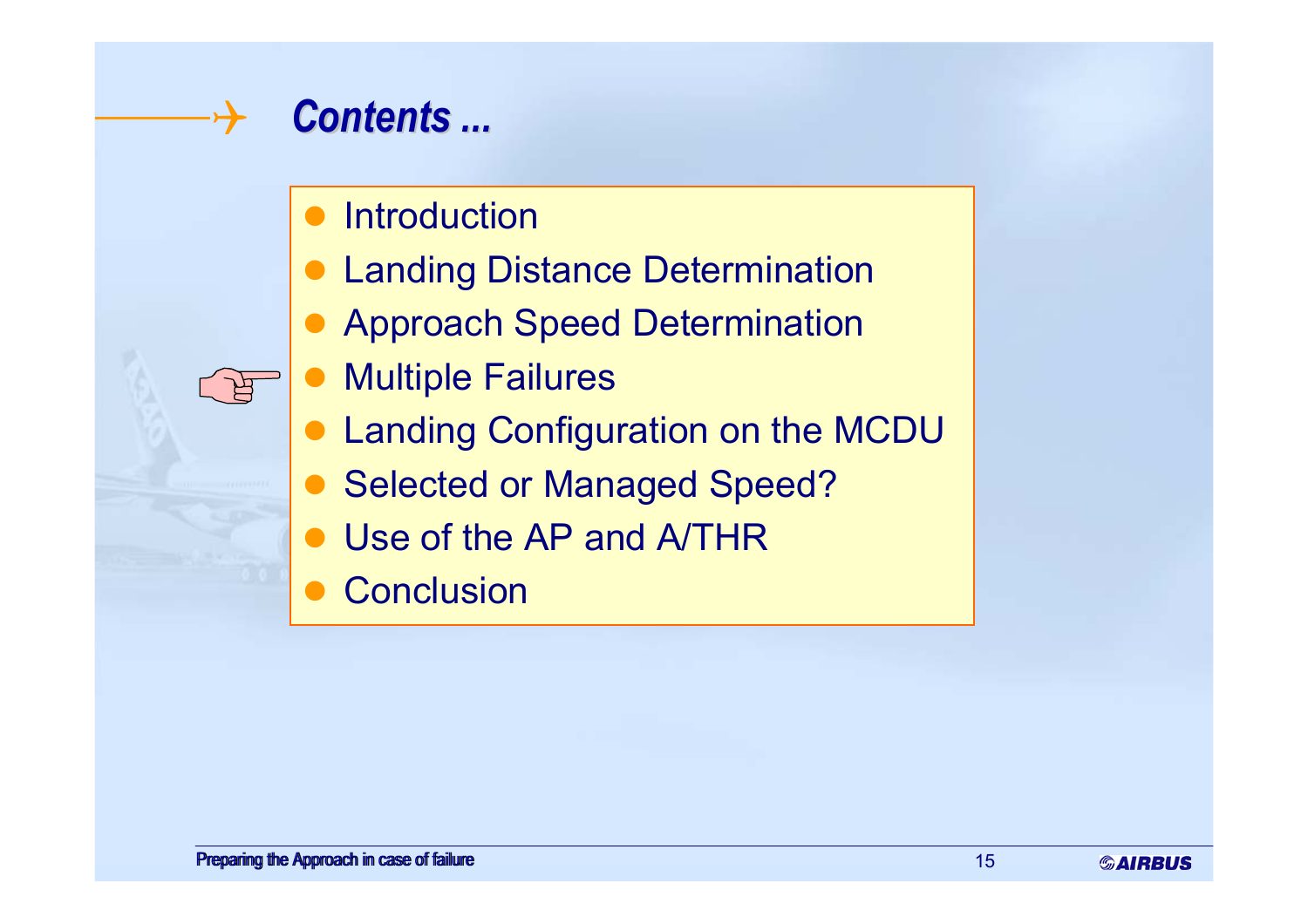

• Very remote probability. The QRH provides all of the necessary data, just in case.

• In case of multiple failures, the ECAM automatically takes into account the appropriate landing configuration and approach speed increment.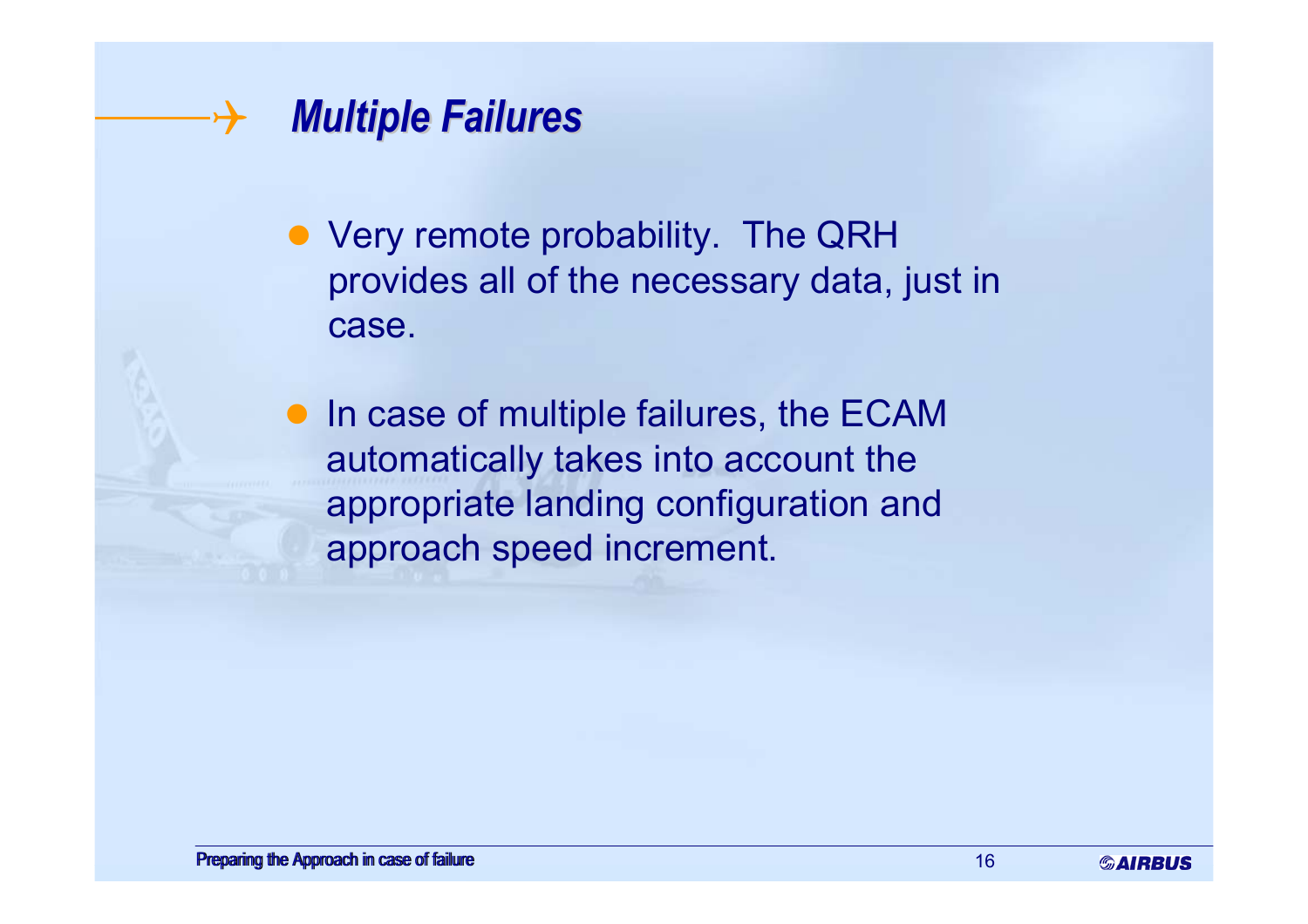#### $\rightarrow$ *Multiple Failures ... Multiple Failures ...*

• The less extended<br>
configuration<br>
A<sup>330</sup> EXAMPLE should be used.

## FLAP FAULT  $\frac{12.4}{100}$  CONF 3

ECAMdisplays CONF 2

## RUD TRVLIM FAULT

CONF 2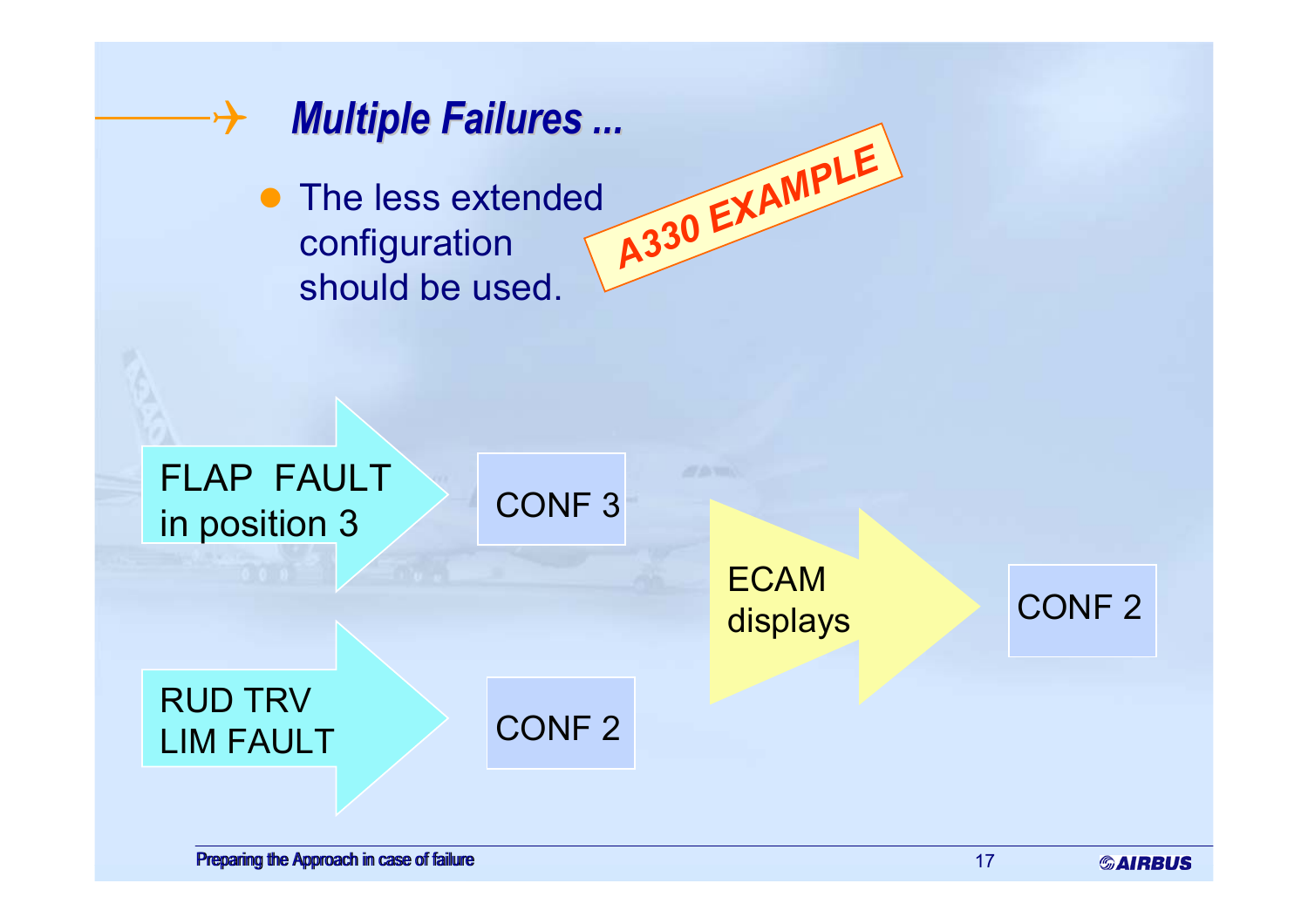

• The highest approach speed increment should be used.*A321 EXAMPLE*



**VREF**+10

ECAM

displays **V**<sub>REF</sub> +25

## SLATS FAULTin position 0

 $V_{REF}$ +25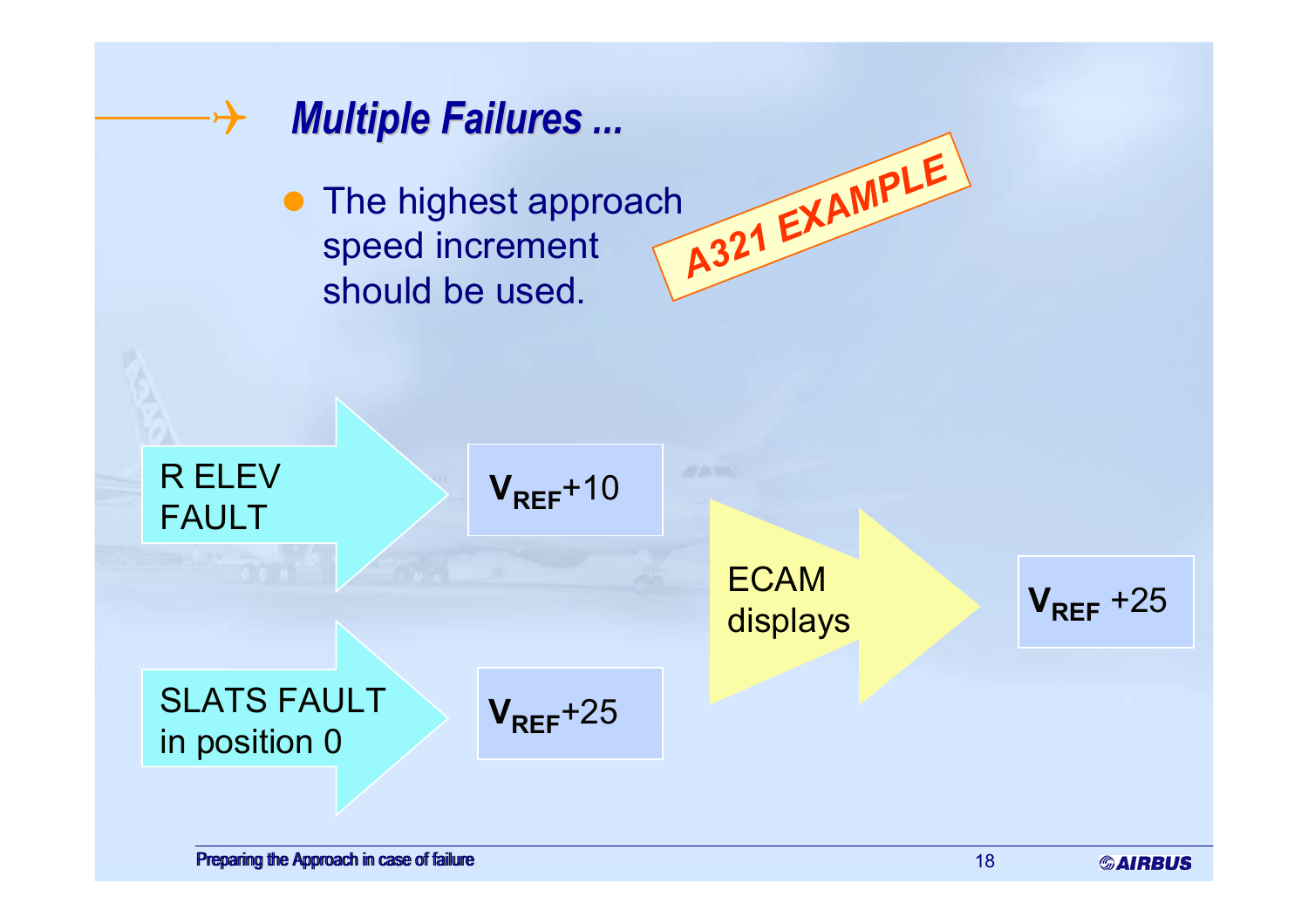

 $\boldsymbol{\downarrow}$ 

## **Landing Distance:**

- The landing distance is increased for two reasons, either due to:
	- An increase in approach speed, and/or...
	- A braking degradation (brake failure, loss of ground spoilers…).
- $\bullet$  If multiple failures only affect approach speed, or braking capability, the highest landing distance factor should be used. Otherwise, the landing distance factors must be multiplied.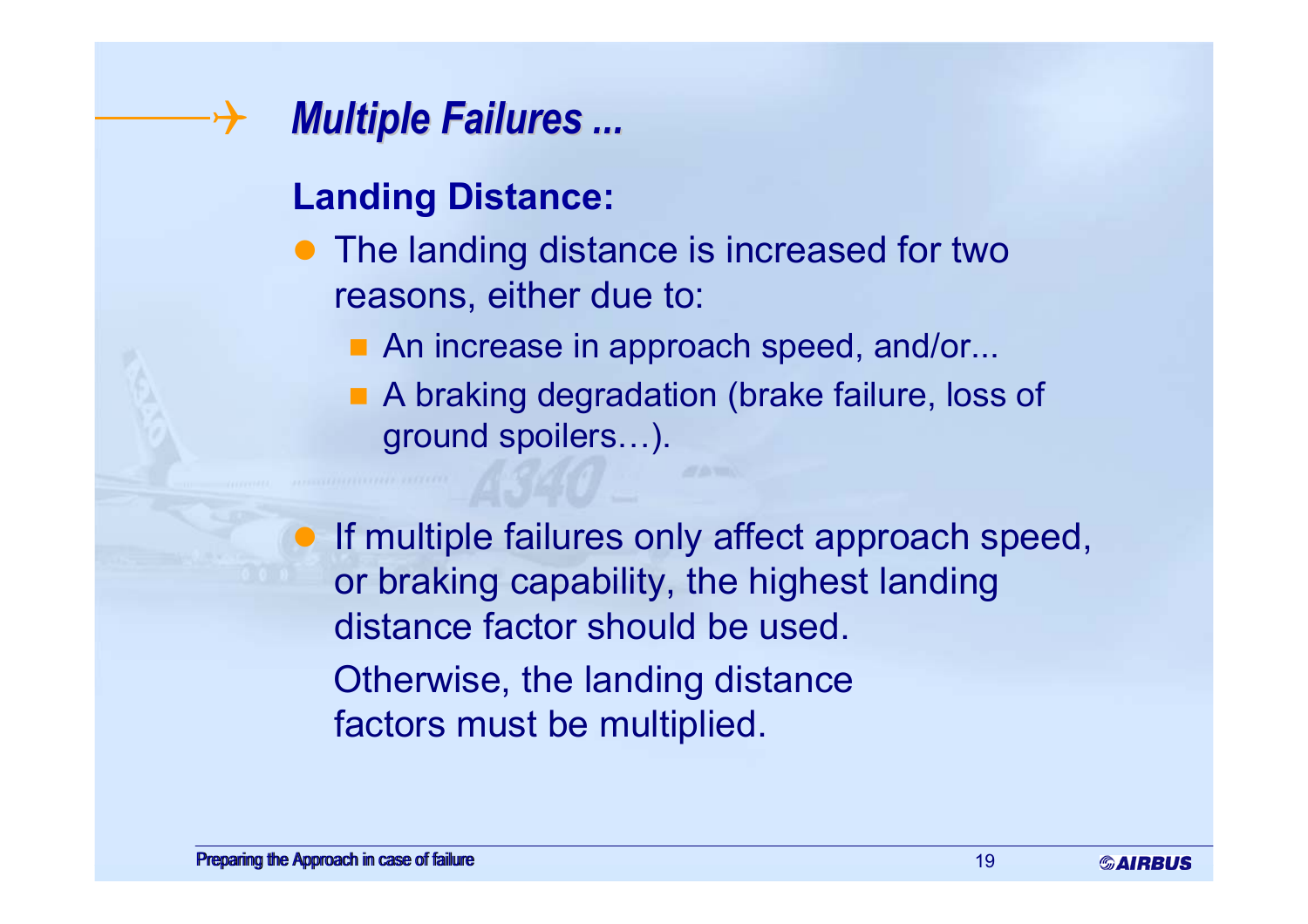

*Use of the QRH Table - A321 Example*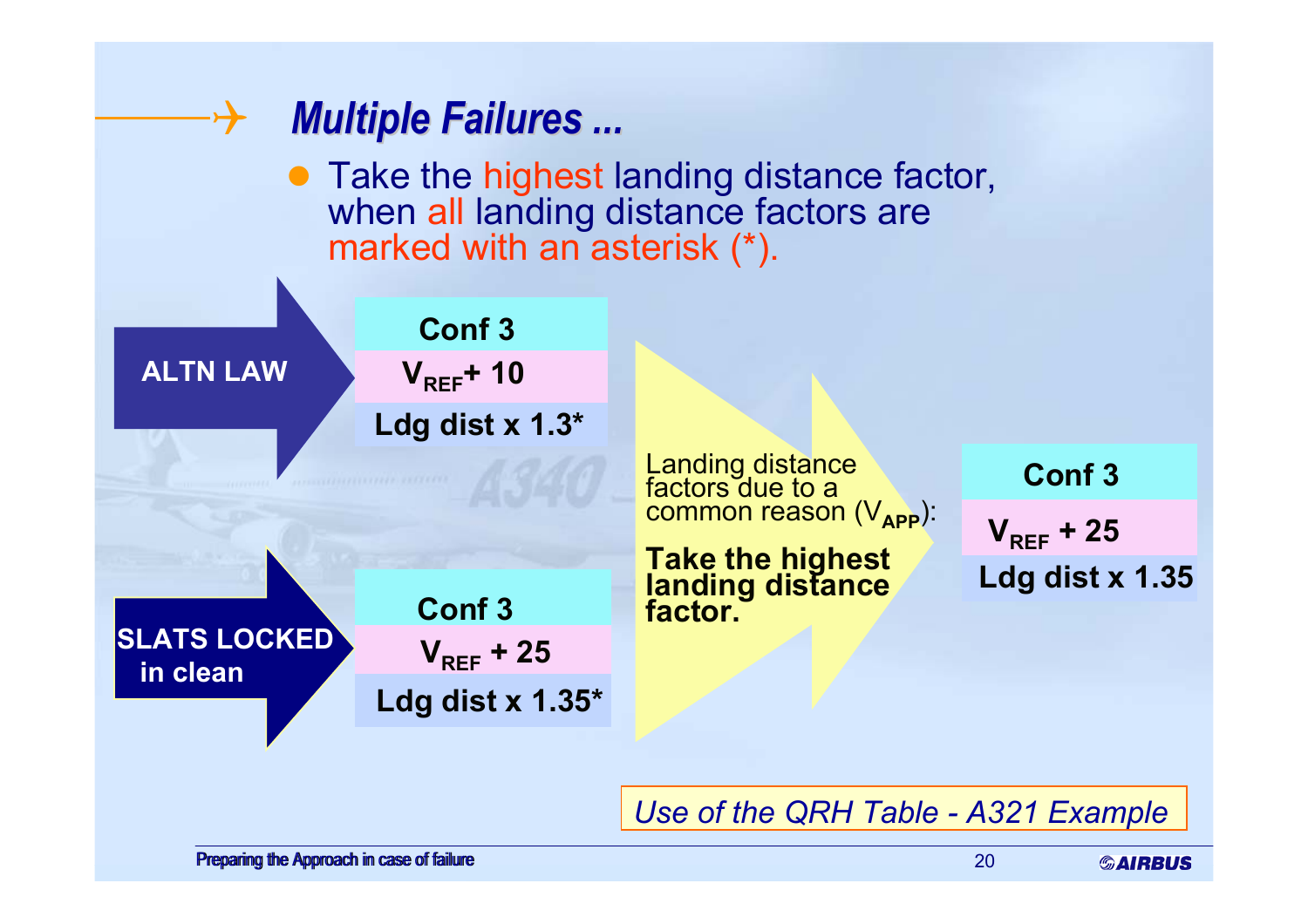## 4 *Multiple Failures ... Multiple Failures ...*

 $\bullet$  Multiply the landing distance together, if one landing distance factor is not marked with an asterisk (\*).

**R ELEV FAULT**

## Vref + 10 **Ldg dist x 1.2\* Conf 3VREF + 10**

Landing distance<br>factors due to independent reasons:

**Multiply the landing distance factors** 

**Conf 3VREF + 10 Ldg dist x 1.8**

### **BRK ANTISKID FAULT**

### **Ldg dist x 1.5**

*Use of the QRH Table - A321 Example*

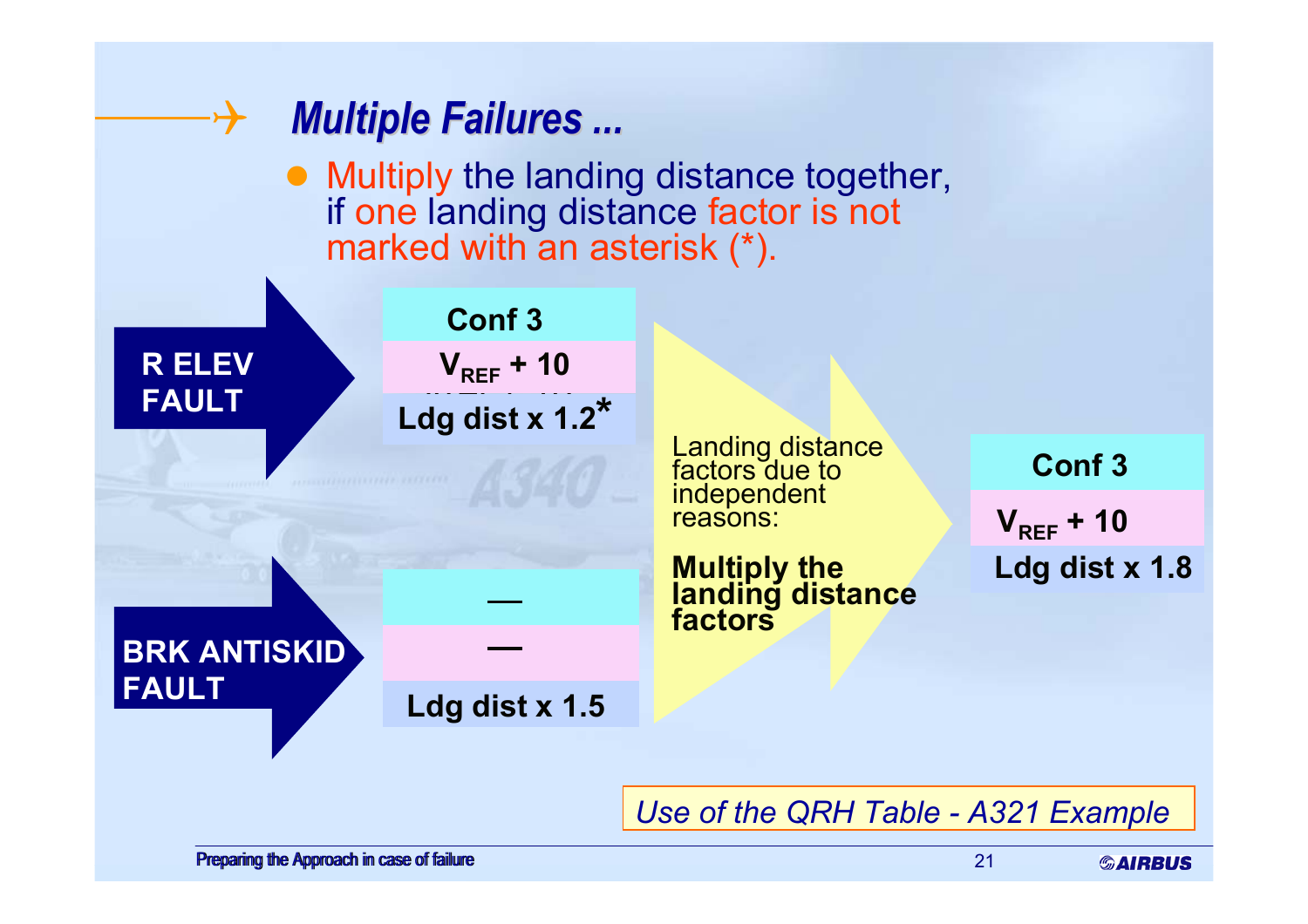

- **•** Introduction
- **Landing Distance Determination**
- $\bullet$ Approach Speed Determination
- $\bullet$ Multiple Failures
- $\bullet$ Landing Configuration on the MCDU
- $\bullet$ Selected or Managed Speed?
- $\bullet$ Use of AP and A/THR
- $\bullet$ **Conclusion**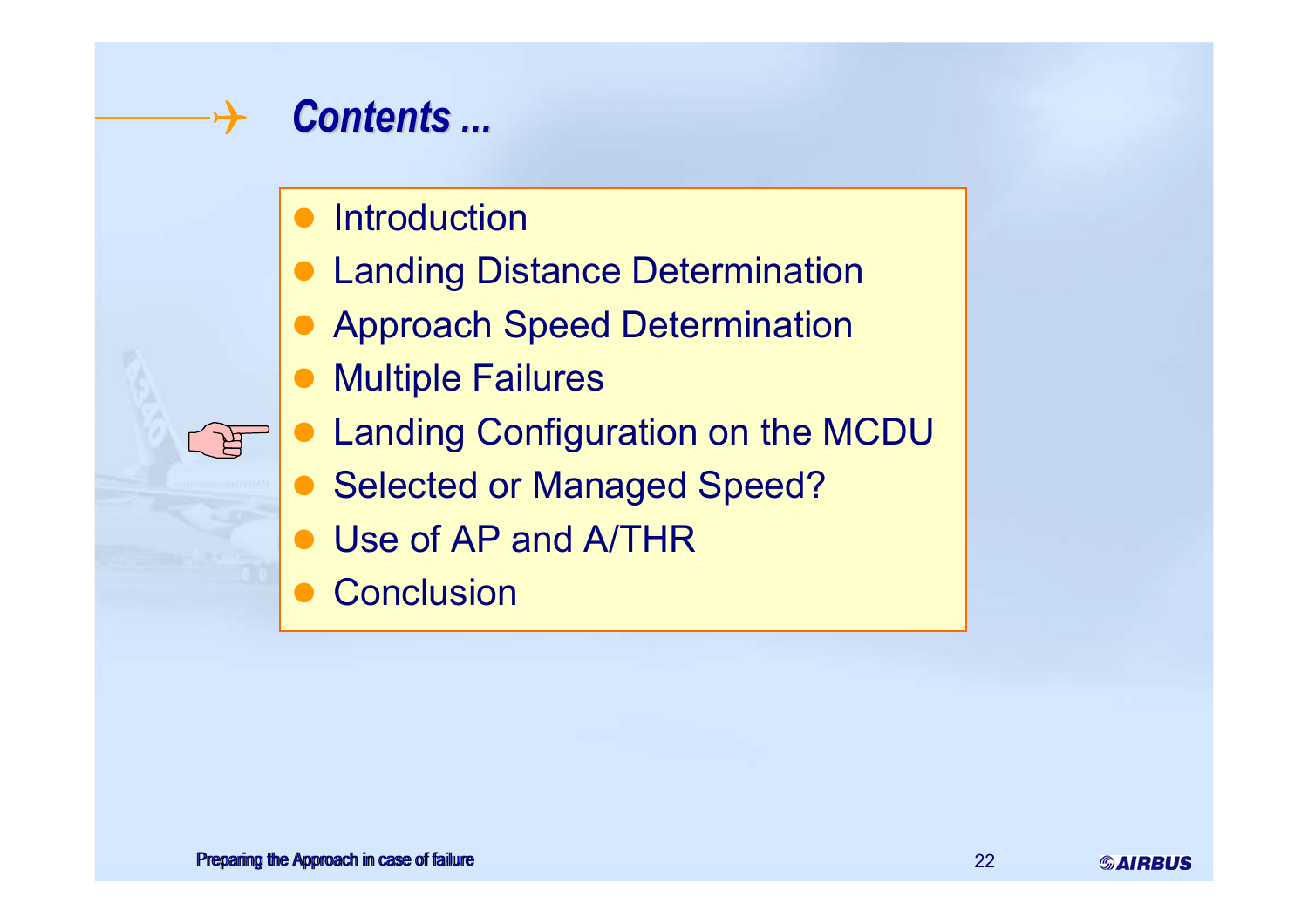# 4 *Landing Configuration on the MCDU Landing Configuration on the MCDU*

**• If CONF 3 is used for landing,** it affects the  $\mathbf{V}_{\mathbf{APP}}$  computation and the GPWS "TOO LOW FLAPS".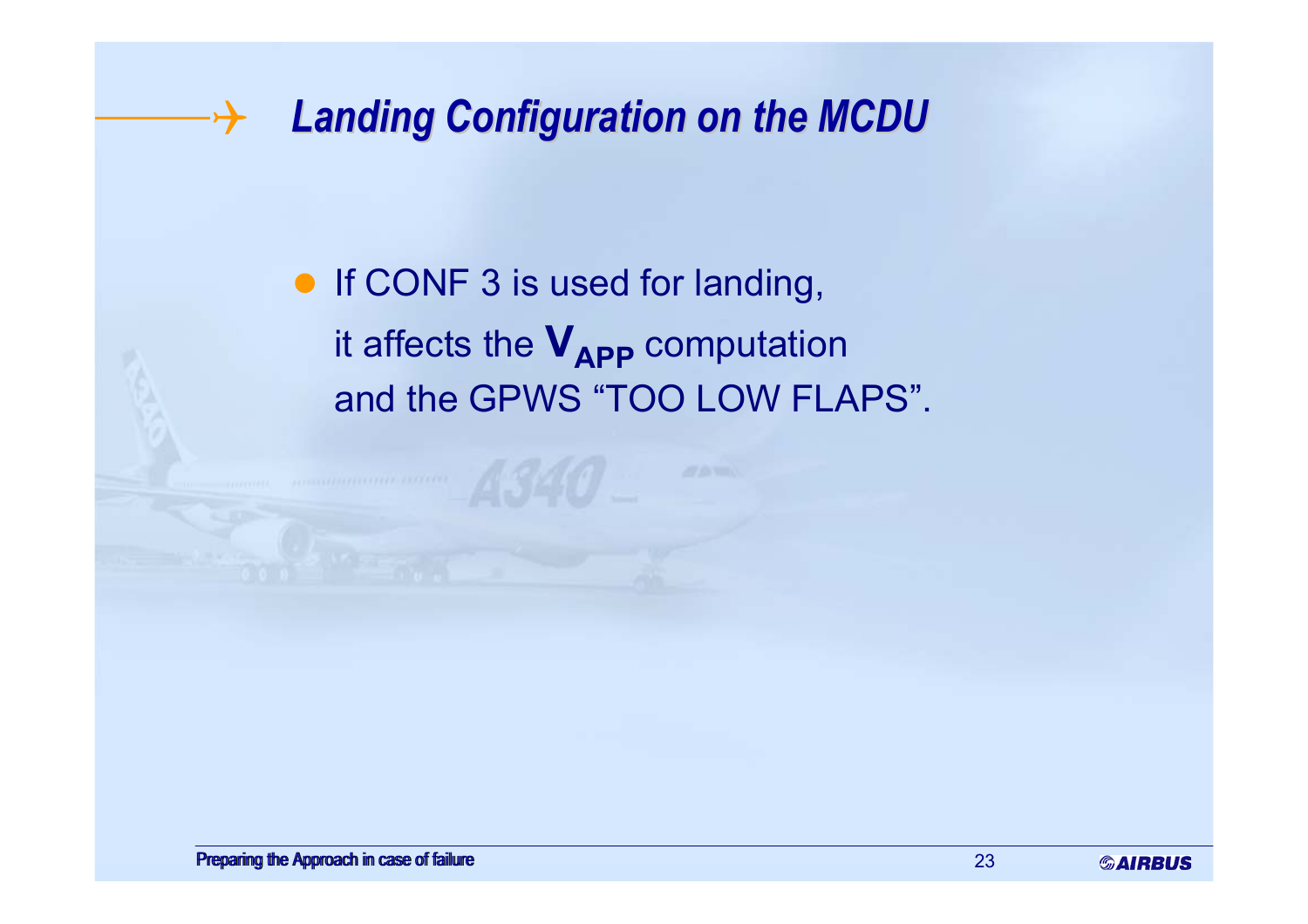## $\rightarrow$ *Landing Configuration on the MCDU ... Landing Configuration on the MCDU ...* **A320 Family:**

• The GPWS does not receive the landing configuration selected on the MCDU.

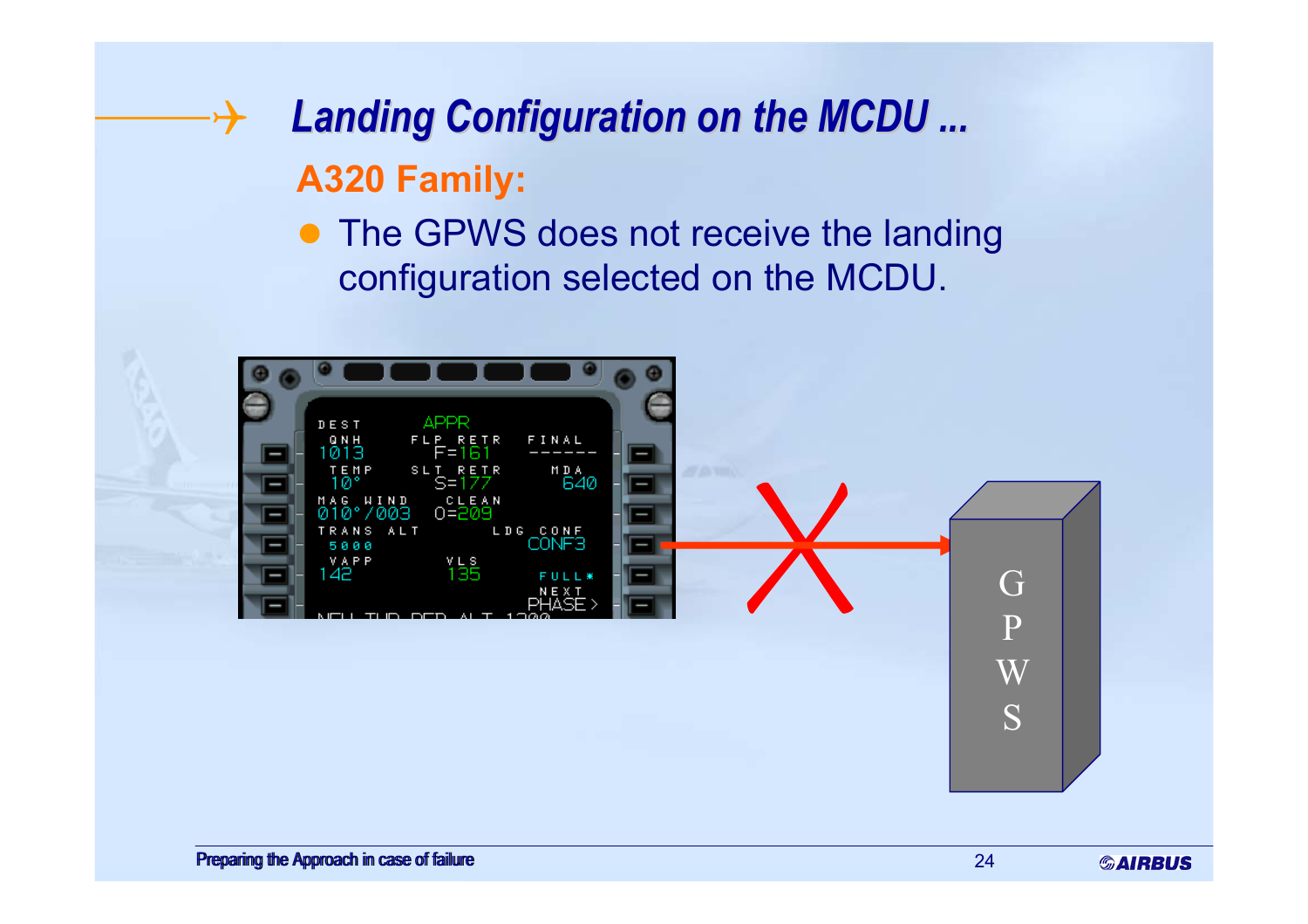## $\boldsymbol{\downarrow}$ *Landing Configuration on the MCDU ... Landing Configuration on the MCDU ...* **A320 family...**

**• The GPWS does not receive the landing** configuration selected on the MCDU.

• When CONF 3 is required, the ECAM displays: **GPWS LDG FLAP 3 ………………………..ON**in order to avoid the "TOO LOW FLAPS" warning.

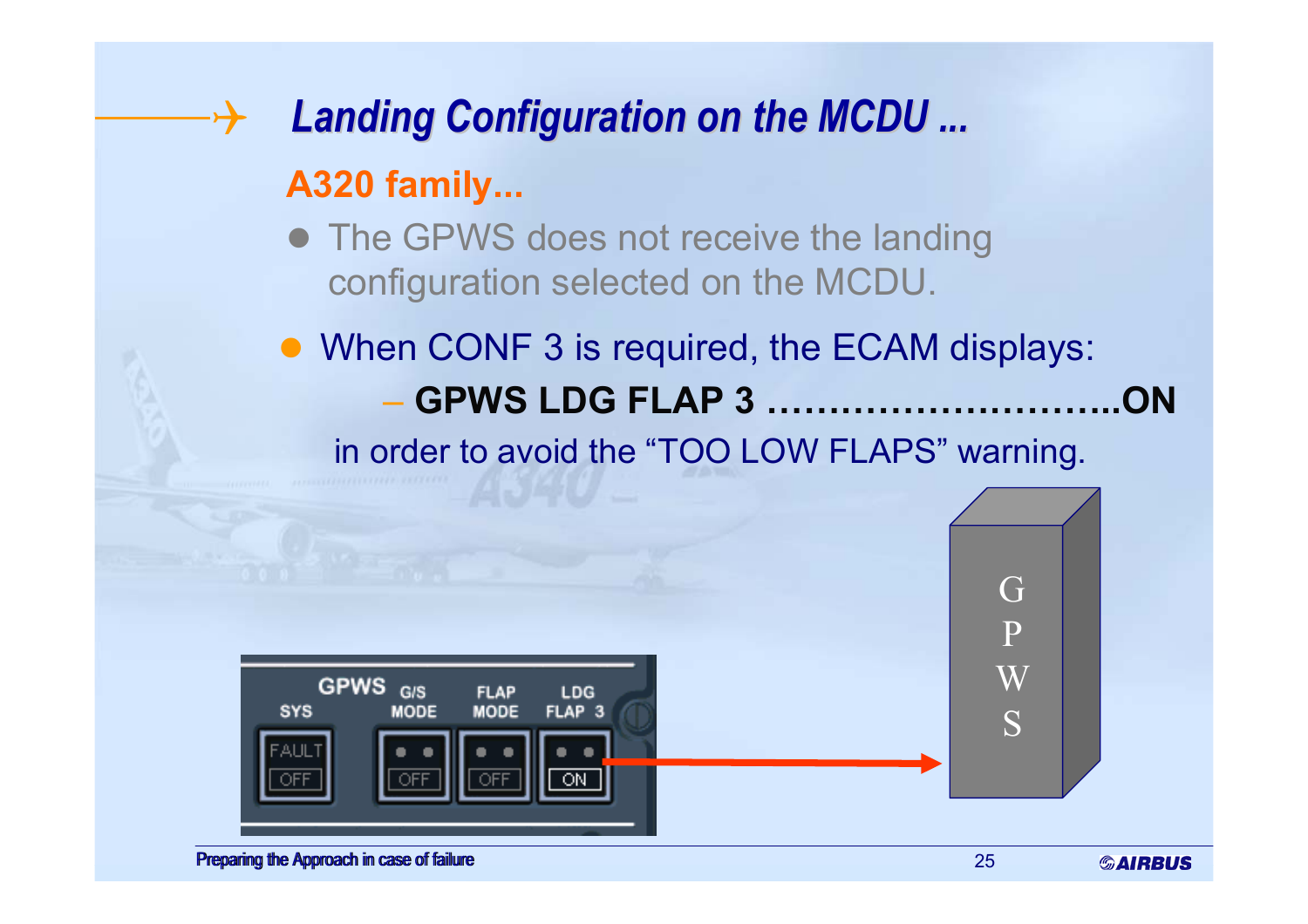### $\rightarrow$ *Landing Configuration on the MCDU ... Landing Configuration on the MCDU ...* **A330/A340:**

• The GPWS receives the landing configuration selected on the MCDU, and automatically inhibits the FLAP mode when CONF 3 is selected on the MCDU.

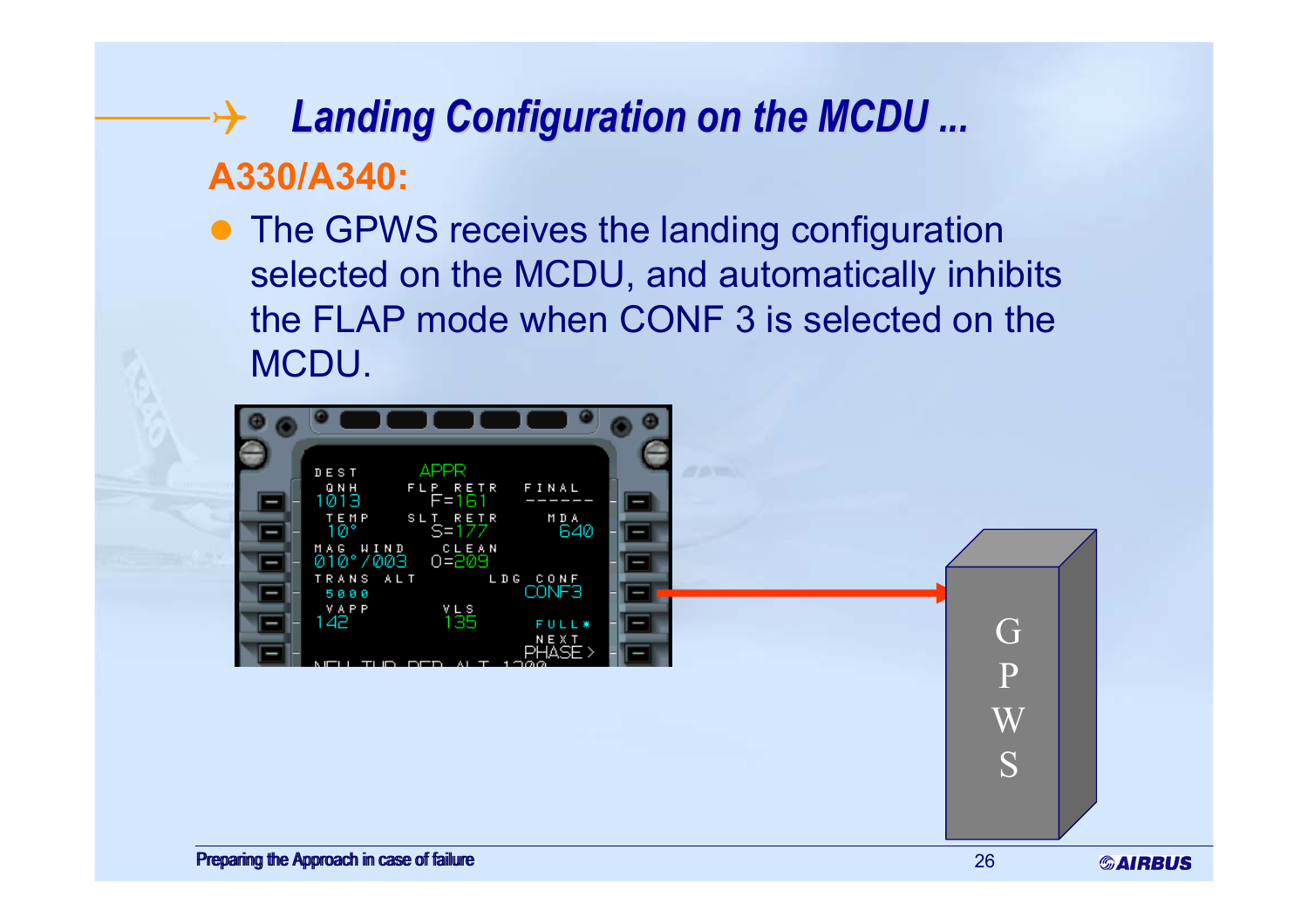# 4*Landing Configuration on the MCDU ... Landing Configuration on the MCDU ...*

## **A330/A340...**

- The GPWS receives the landing configuration selected on the MCDU, and automatically inhibits the FLAP mode when CONF 3 is selected on the MCDU.
- A "TOO LOW FLAPS" GPWS warning would occur on the A330/A340, if CONF FULL is selected on the MCDU, and the landing is performed in CONF 3.

### Note:

The ECAM requests that GPWS be set to OFF, when CONF 2 is required.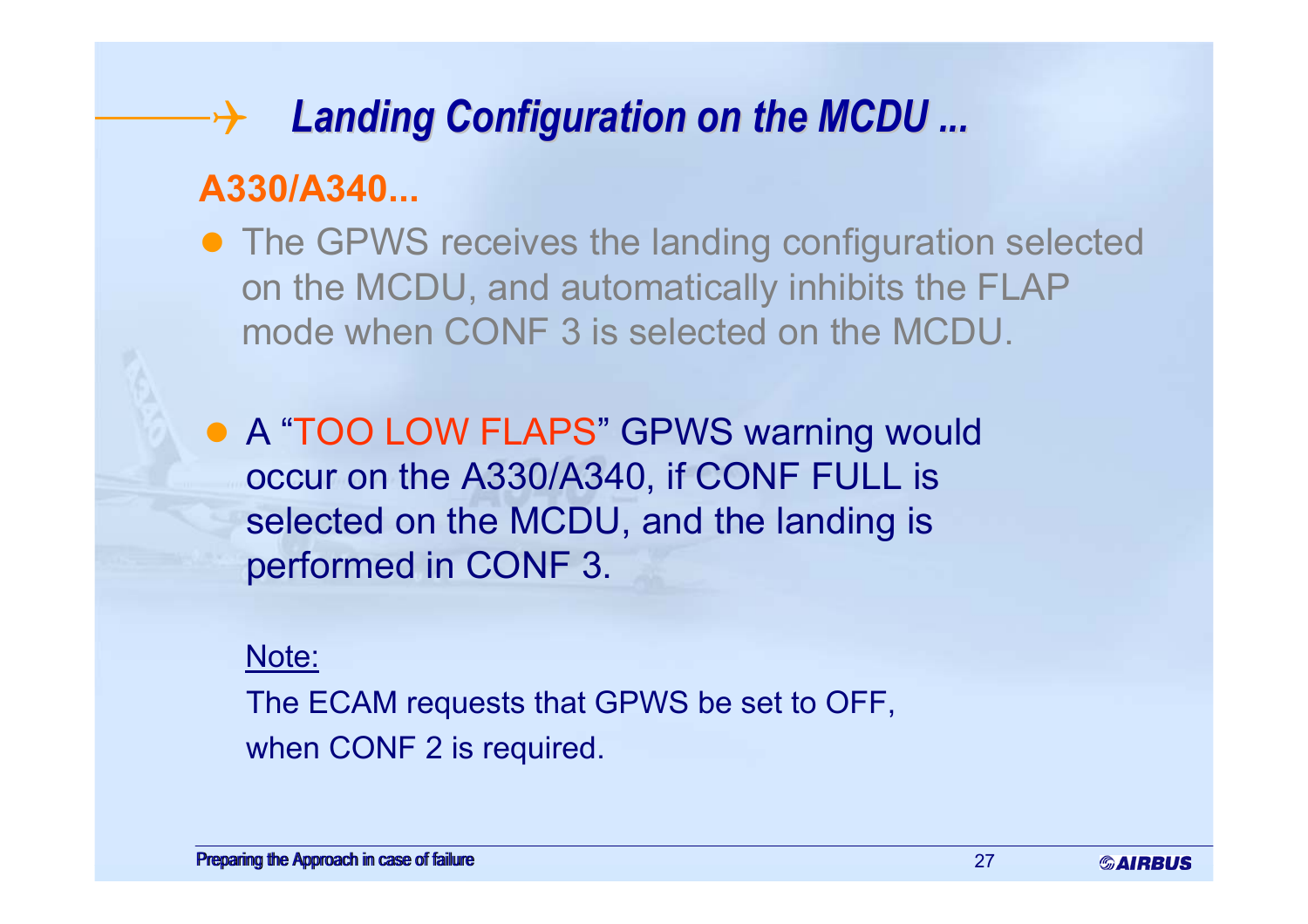### $\rightarrow$ *Landing configuration on MCDU Landing configuration on MCDU*

■ Select conf FULL on MCDU and read VREF to determine VAPP.

### **For approach:**

- **select CONF FULL on MCDU for landing in CONF FULL, (or for landing in CONF 2 on A330/A340).**
- **select CONF 3 on MCDU for landing in CONF 3**.



### *This enables the use of managed speed in most of cases.*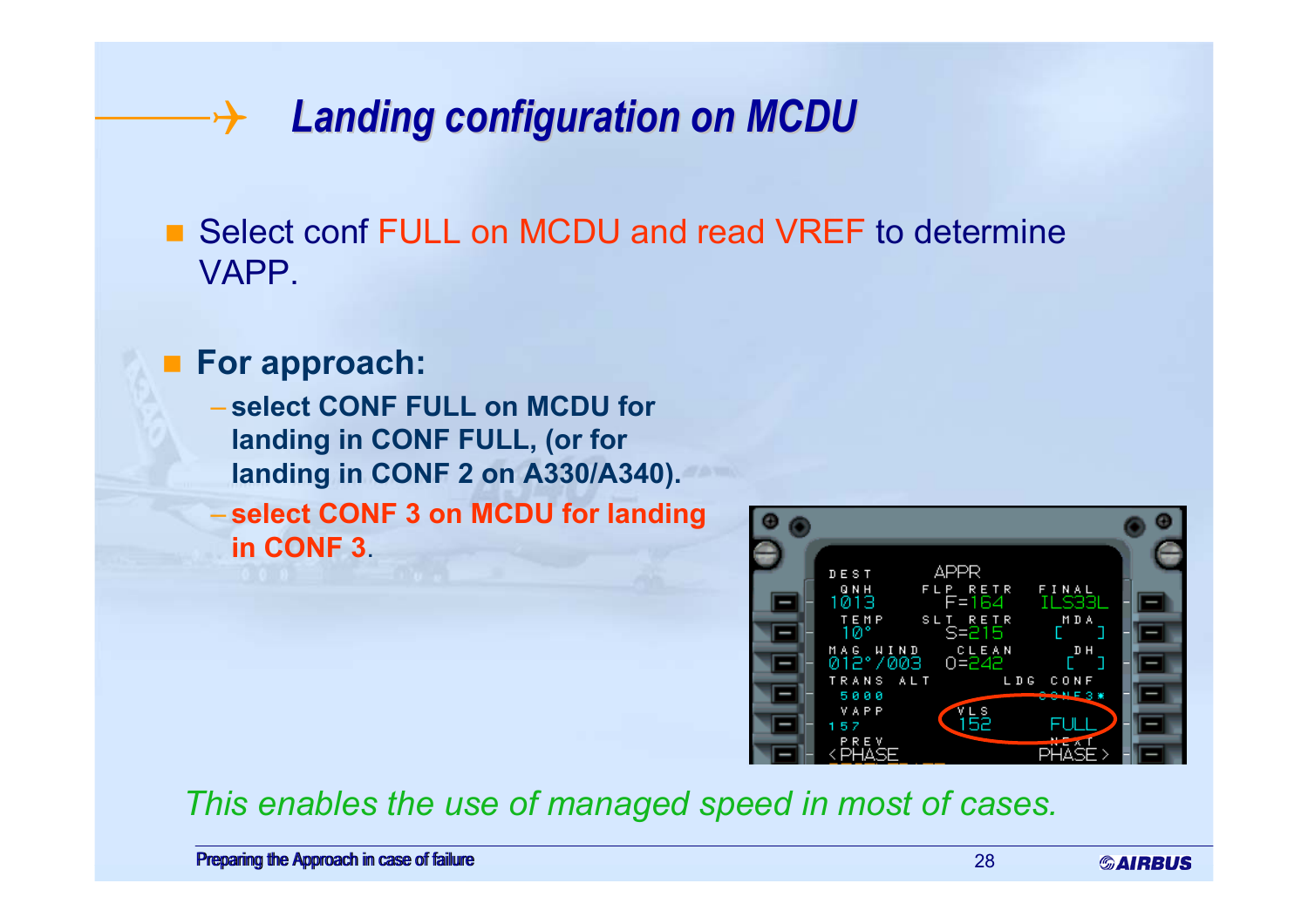

- $\bullet$ **Introduction**
- **Landing Distance Determination**
- $\bullet$ Approach Speed Determination
- $\bullet$ **Multiple Failures**
- **Landing Configuration on the MCDU**
- $\bullet$ Selected or Managed Speed?
- $\bullet$ Use of AP and A/THR
- $\bullet$ **Conclusion**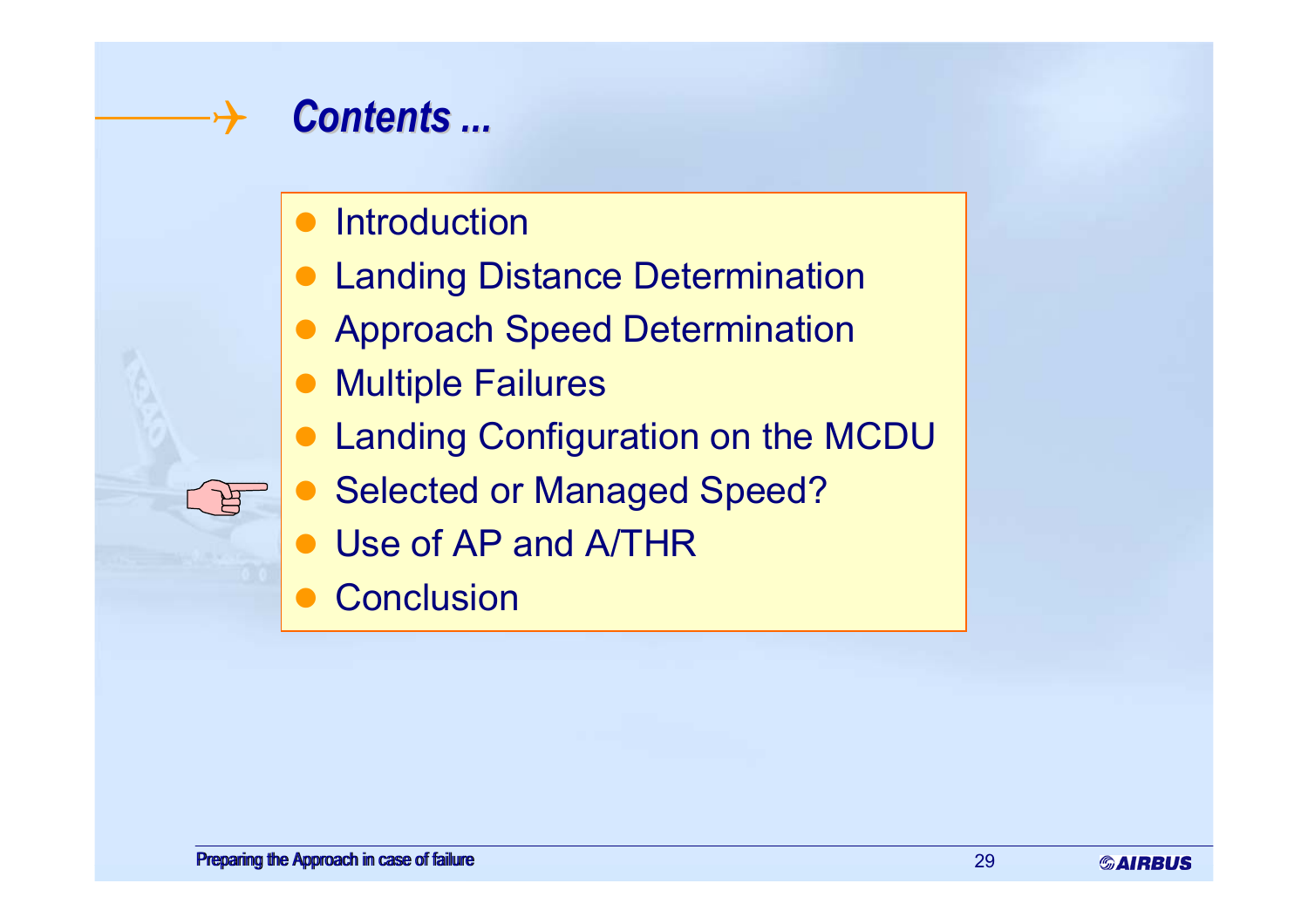#### $\boldsymbol{\downarrow}$ *Selected or Managed Speed? Selected or Managed Speed?*

**• Managed speed** can be used **if the landing CONF and the CONF on the MCDU are the same.**

**This will avoid any case of managed speed** approach in CONF 3 being limited to F speed (where F is greater than  $V_{\mathbf{\Delta PP}}$ ).

 $\bullet$ Selected speed should be used, if:

- The landing CONF and the CONF on the MCDU are different, or
	- Selected speed is required by the procedure: Typically in the case of a slats/flaps failure.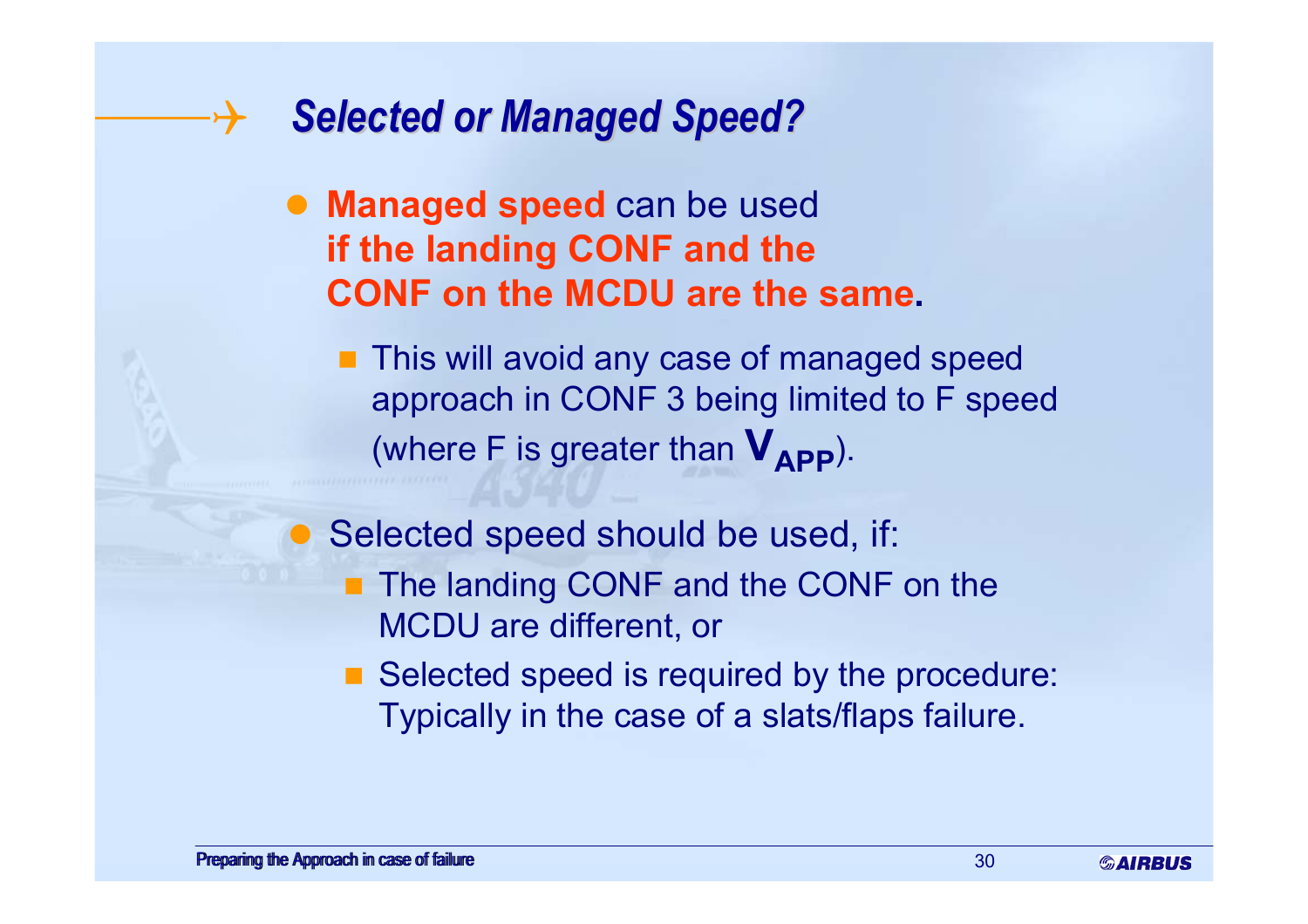# *Selected or Managed Speed? ... Selected or Managed Speed? ...*

• Why should managed speed not be used, if the landing CONF and the CONF on the MCDU differ?



 $\boldsymbol{\downarrow}$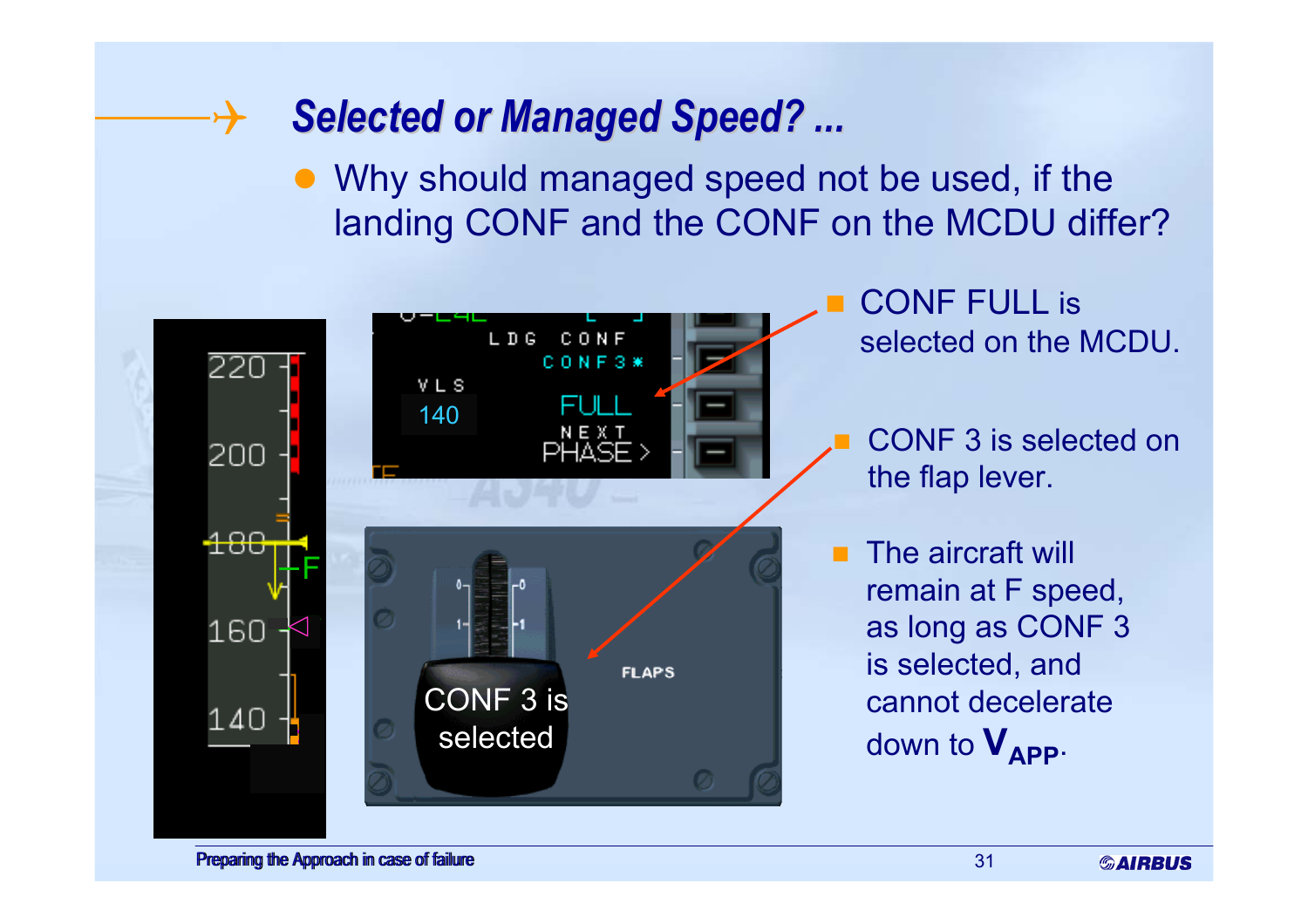$\rightarrow$ **Key points, in case of failure:** *Managed or selected speed ? Managed or selected speed ?*

- **In order to determine VAPP, select initially CONF FULL** to read VREF.
- $\bullet$ Select **Conf FULL or 3 on MCDU**
- $\bullet$  Managed speed can be used for landing in conf FULL or 3 (if no slat/flap failure).
- $\bullet$ Selected speed in case of slat/flap failure.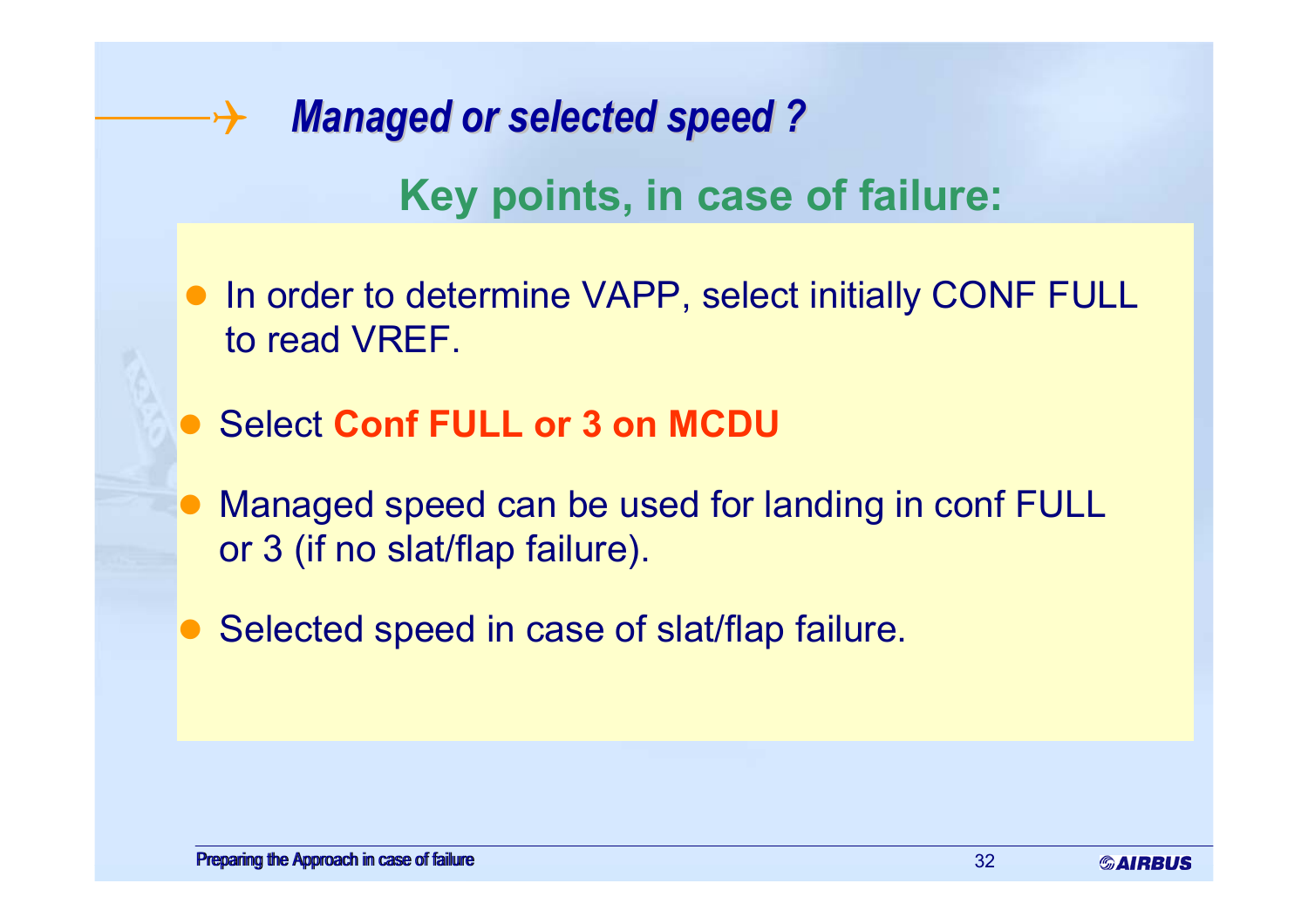*Selected or Managed Speed? ... Selected or Managed Speed? ...*

**• In some cases, managed speed** cannot be used down to landing:

**D** Overweight landing on the A320 family:

> Once in CONF 1, if the target speed (S) is higher than  $\mathsf{V}_{\mathsf{FE}}$  CONF 2, the crew must use selected speed to decelerate below **VFE** CONF 2.

 Once in CONF 2, the crew can use managed speed again.



 $\boldsymbol{\downarrow}$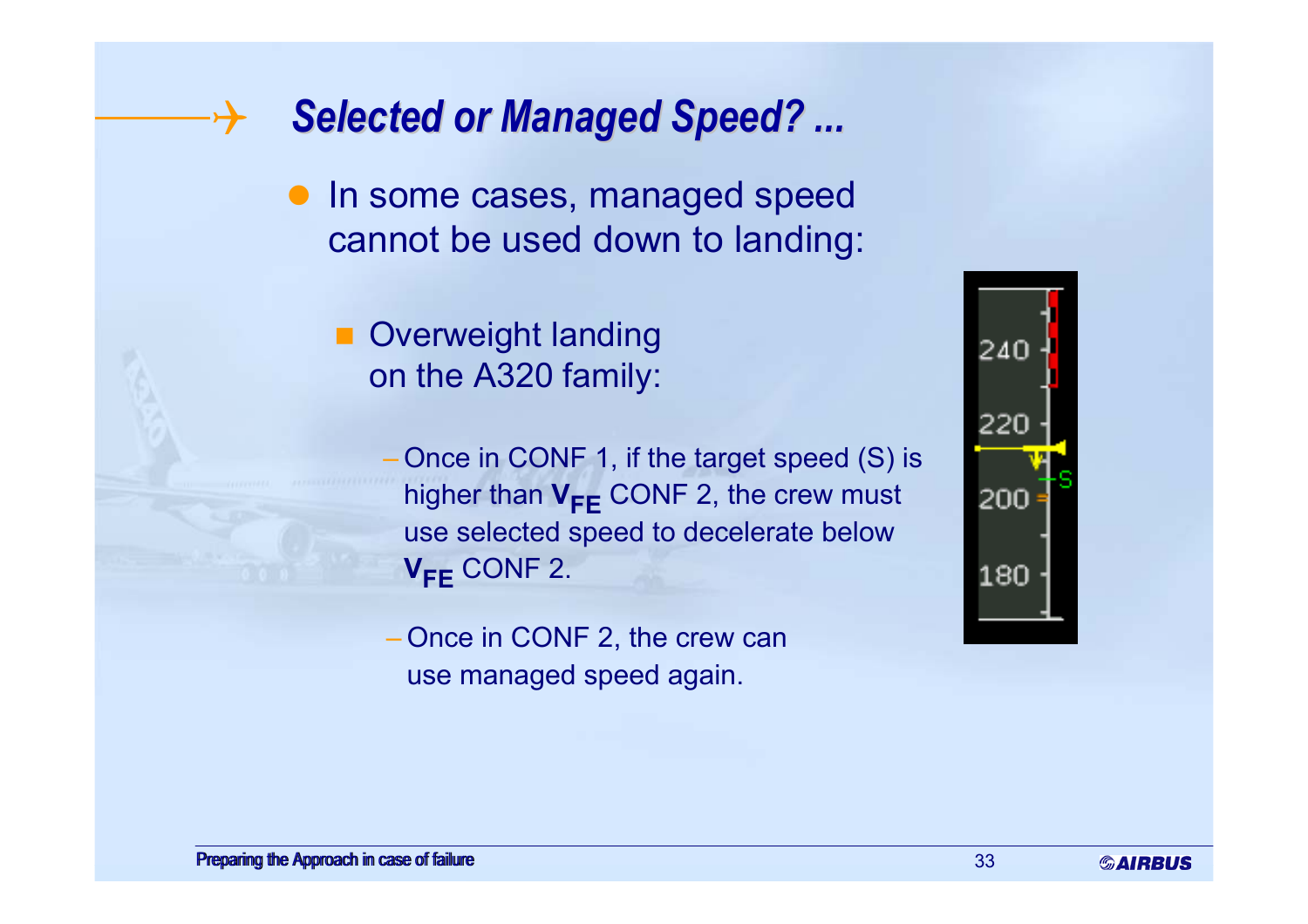

- $\bullet$ **Introduction**
- **Landing Distance Determination**
- $\bullet$ Approach Speed Determination
- $\bullet$ Multiple Failures
- **Landing Configuration on the MCDU**
- $\bullet$ Selected or Managed Speed?
- $\bullet$ Use of the AP and A/THR
- $\bullet$ **Conclusion**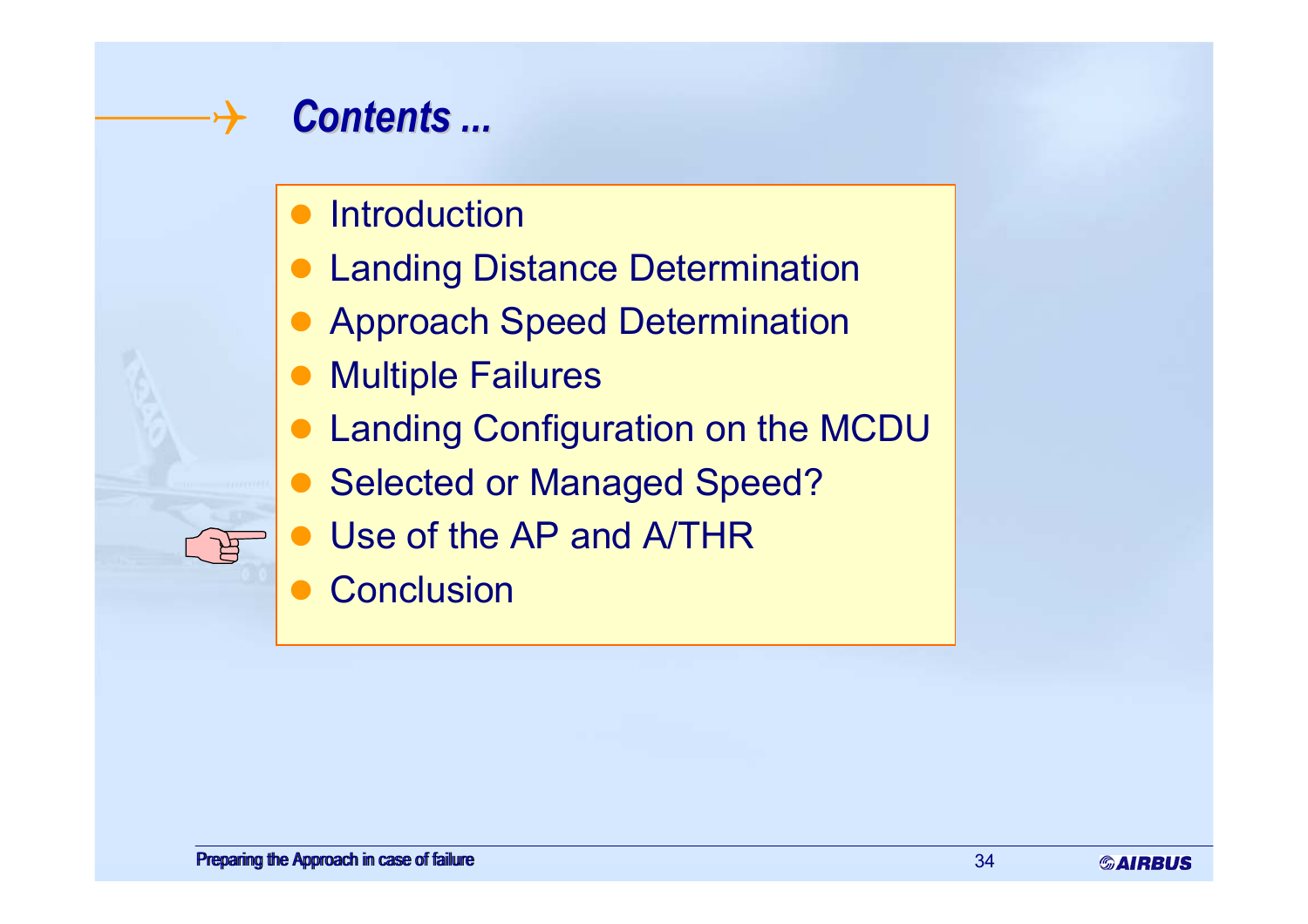### $\boldsymbol{\downarrow}$ *Use of the AP and A/THR Use of the AP and A/THR*

• The AP and A/THR may be used, if available, provided the ECAM procedure does not request their disconnection.

• AP behavior must be closely-monitored: **Pitch / Roll Authority may be reduced.** Gains are not tuned for failure cases:

> *Example: For slat/flap failures, the AP may be used down to 500 feet AGL.*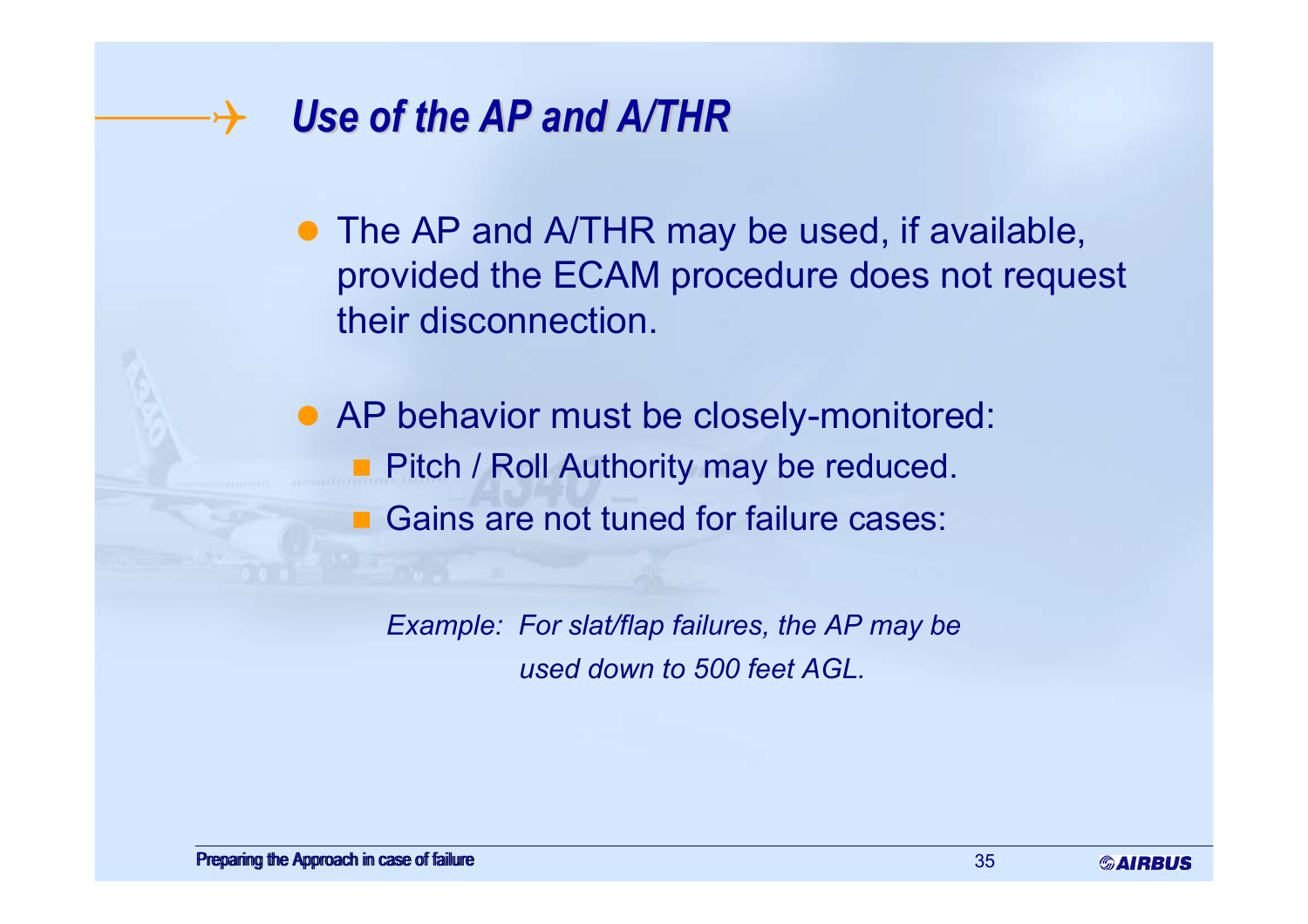### $\boldsymbol{\downarrow}$ *Use of the AP and A/THR ... Use of the AP and A/THR ...*

• The A/THR has to be disconnected, in some cases at very high weight to decelerate below characteristic speeds:

■ In an A321 overweight landing at 90.000 kg, the A/THR has to be deselected to decelerate below **V<sub>FE</sub> CONF1 (which is equal to VLS** CONF clean).

Afterwards, the A/THR may be re-engaged.